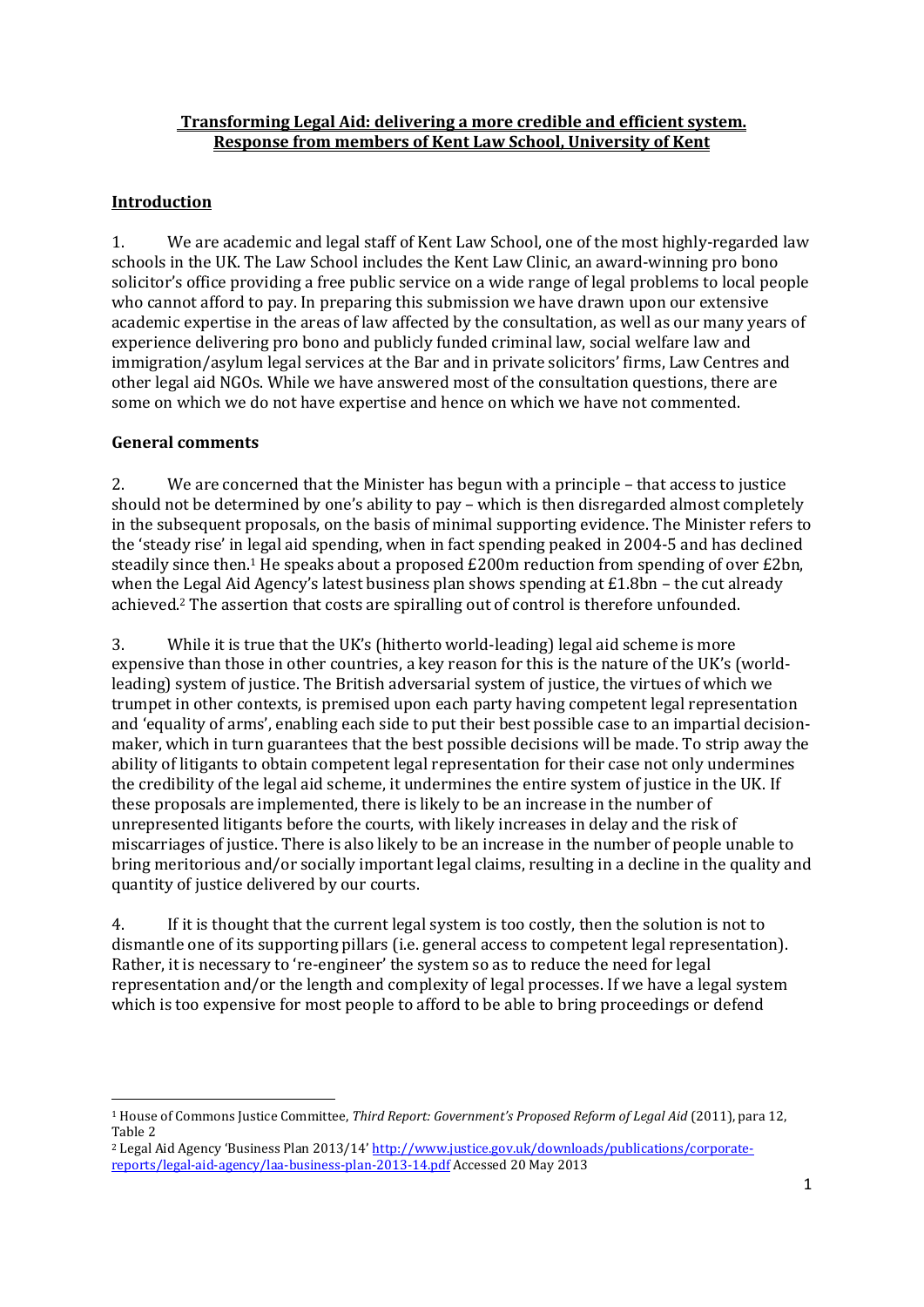themselves, then the answer must be to tackle the system to make it more inclusive, rather than to exclude more people from it.<sup>3</sup>

5. The consultation paper states that the aim of the proposals is to "ensure limited public resources are targeted at those cases which justify it and those people who need it" as well as to "drive greater efficiency in the provider market" [2.4]. These aims are not borne out in the proposals themselves. For example, it is those most in need (such as migrants and prisoners) who are likely to suffer most if these proposals are implemented. The two aims are also potentially contradictory: cutting fees to providers, as we argue below, may have the effect of further restricting the availability of public resources to the meritorious and the needy.

6. Finally, the proposals to introduce sweeping reforms to the administration of justice via secondary legislation without debate in either House is of concern because it fails to pay due regard to democratic processes of government.

# **Comments in relation to proposed reforms to criminal defence services**

7. We are dismayed to see that criminal legal aid is to be subjected to the same process as civil legal aid, in which over a decade of providing a service through contracts based on pricing individual segments of a legal case has driven down professional standards, driven out experienced and long-established practitioners and done very little to ensure the quality of provision of those remaining. The comparison with price competitive tendering (PCT) in relation to Community Payback is not apt. Community Payback occurs after the case has concluded and is unrelated to the course of justice itself. It provides a poor example which does not relate well to the adversarial process.

8. When the report of the Rushcliffe Committee was published as the precursor to the Legal Aid and Advice Act 1949, it made clear that advocates who were funded to represent defendants via legal aid should receive "adequate remuneration" because the adversarial "system of trial depends entirely on both sides being adequately equipped to present their cases".<sup>4</sup> The proposal to introduce PCT flies in the face of that acknowledgment. Profit margins for publicly funded providers of representation in criminal proceedings are already very slim,<sup>5</sup> resulting in a fragile market which is unlikely to be able to withstand the introduction of radical reforms. This will result in long term sustainability problems.<sup>6</sup>

9. Furthermore, there is no acknowledgement that, after the initial round of contracts and the loss of significant numbers of firms from the market, those firms that are left will be in a strong position to increase their minimum bid price disproportionately. There will be little ability for new providers to enter a market which has already been allocated among providers as a result of the significant overheads required to establish a firm large enough to cover procurement areas, and thus competitive threat from other practices will be at a minimum. Evidence exists that price based competition resulted in monopolies in civil legal aid provision.<sup>7</sup>

<sup>3</sup> On the importance of inclusive institutions, see Lord Neuberger, President of the Supreme Court's recent lecture delivered on 9th May 2013 at Gray's Inn: Harbour Litigation Funding First Annual Lecture, 'From Barretry, Maintenance and Champerty to Litigation Funding'.

<sup>4</sup>JUSTICE, *The Unrepresented Defendant in Magistrates' Courts* (British Section of the International Cmssn of Jurists, 1971); 4. It should however be noted that JUSTICE also accepted that certain types of case, such as minor motoring offences, do not require legal representation.

<sup>5</sup> Grindley, P *Legal Aid Reforms Proposed by the Carter Report - Analysis and Commentary* (LECG Corporation, 2006) <sup>6</sup> Ibid

<sup>7</sup> Gilmore D, 'An expert in LSC/MOJ contracting, his perspective' (Justice for Sale, Criminal Law Solicitors Association, London 22 May 2013).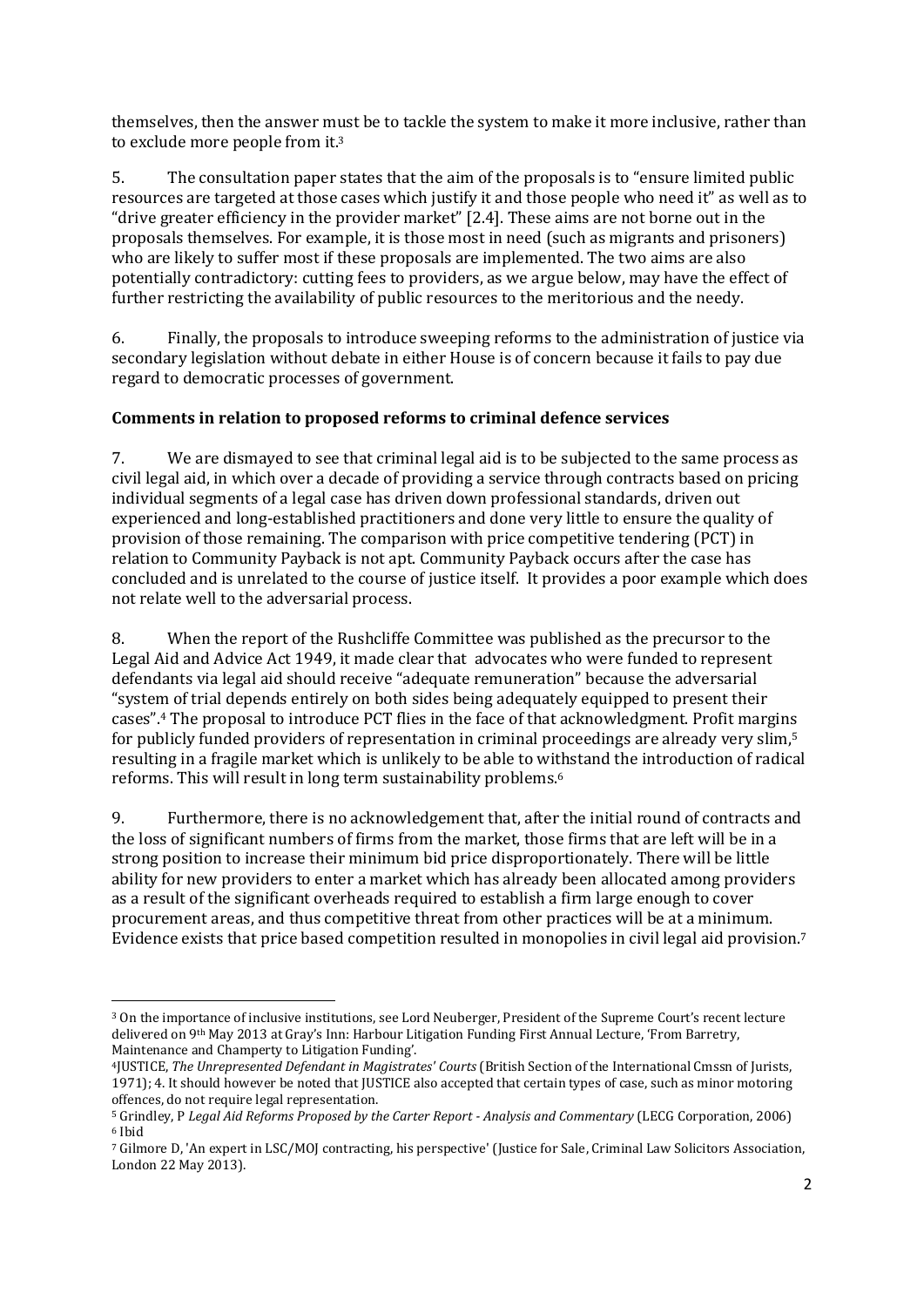10. The proposals fail to recognise that, via the removal of client choice and with guaranteed levels of work, there is no incentive on defence advocates to co-operate with the courts as professional reputations no longer matter. Firms may be less likely to behave in co-operative ways if PCT is introduced – there is no incentive to assist the court process. This could result in significant delays and an increase in associated costs.

11. Article 6 of the European Convention on Human Rights (ECHR) requires member states to provide access to publicly funded defence services for those accused of crimes who cannot afford to pay for representation. However, it is not just the provision of a lawyer that matters – the defendant must be able to access resources which enable effective participation in the proceedings and the proper preparation of his or her case. There is no incentive under PCT to provide a good quality service as the only thing that matters is cost. The requirements of Lexcel and SQM are management tools unrelated to actual quality of advice and representation. Peer Review was only conducted on the basis of file reviews rather than an evaluation of performance in person. There cannot be any credible suggestion that reliance on those measures would protect the defendant's ability to access good quality legal advice, only well managed advice. Therefore, the proposals place the UK at risk of breaching the provisions of the ECHR. Indeed, the European Court of Human Rights (ECtHR) has already stated concerns about the quality of advice received as a result of poor levels of remuneration.<sup>8</sup>

12. The government has failed to properly examine sources of expense in summary criminal proceedings. Cape and Moorhead note several factors which have increased cost such as increased case complexity resulting in increased trial length. Changes in prosecutorial decision making have also had an impact<sup>9</sup> which has not been properly explored. The National Audit Office recognised that the Legal Services Commission did not understand its supplier base.<sup>10</sup> It is unlikely that the fledging Legal Aid Agency has any better understanding given its very recent inception. Instead the government seeks to impose managerial practices which represent "a challenge to the direct relationship with the client"<sup>11</sup> and will result in conveyor belt processing and deskilling.<sup>12</sup> Tata and Stephen found that remuneration changes meant that defence advocates were spending less time on face to face contact with clients which impeded the effectiveness of representation. <sup>13</sup> If more draconian measures are pursued, quality may well decrease to a level that the ECtHR would find unacceptable.

13. Reductions in the quality of legal services as a result of competitive tendering have been recorded in other jurisdictions which have introduced similar models. <sup>14</sup> In addition, Hynes and Robins found "there is evidence from the experience of contracting for criminal legal aid services in North America to indicate that there are reductions in quality and the creation of

**<sup>.</sup>** <sup>8</sup> Johnson J and Ronning O, 'Human Rights Standards for Quality of Legal Aid' (Rights and Wrongs? Developments in Access to Justice. Legal Services Research Centre Conference, Magdalen College, Oxford 12 September 2012). <sup>9</sup> Cape, E and Moorhead, R, *Demand Induced Supply? Identifying Cost Drivers in Criminal Defence Work.*(Legal Services Research Centre, 2005)

<sup>10</sup> National Audit Office 'C&AG Report on Accounts: Community Legal Service Fund and Criminal Defence Service accounts 2008-09' [http://www.nao.org.uk/publications/0809/lsc\\_accounts.aspx](http://www.nao.org.uk/publications/0809/lsc_accounts.aspx) Accessed 24 February 2012.

<sup>11</sup> Young R and Wall D, 'Criminal Justice, Legal Aid and the Defence of Liberty' in Young, R. and Wall, D (eds*), Access to Criminal Justice: Legal Aid, Lawyers and the Defence of Liberty* (Blackstone Press 1996); 23. See also Sommerlad H, 'Criminal Legal Aid Reforms and the Restructuring of Legal Professionalism' in Young, R. and Wall, D (eds), *Access to Criminal Legal Aid: Legal Aid, Lawyers and the Defence of Liberty* (Blackstone Press 1996). <sup>12</sup> Young and Wall, ibid

<sup>13</sup> Tata, C and Stephen, F. ''Swings and Roundabouts': Do Changes to the Structure of Legal Aid Remuneration Make a Real Difference to Criminal Case Management and Case Outcomes?'

[http://staff.law.strath.ac.uk/staff/cyrus\\_tata/public/Swings%20and%20Roundabouts%20Draft106.pdf](http://staff.law.strath.ac.uk/staff/cyrus_tata/public/Swings%20and%20Roundabouts%20Draft106.pdf) Accessed 10 April 2012.

 $14$  Goriely T, 'Revisiting the debate over criminal legal aid delivery models: viewing international experience from a British perspective' (1998) 5(1) *International Journal of the Legal Profession* 7.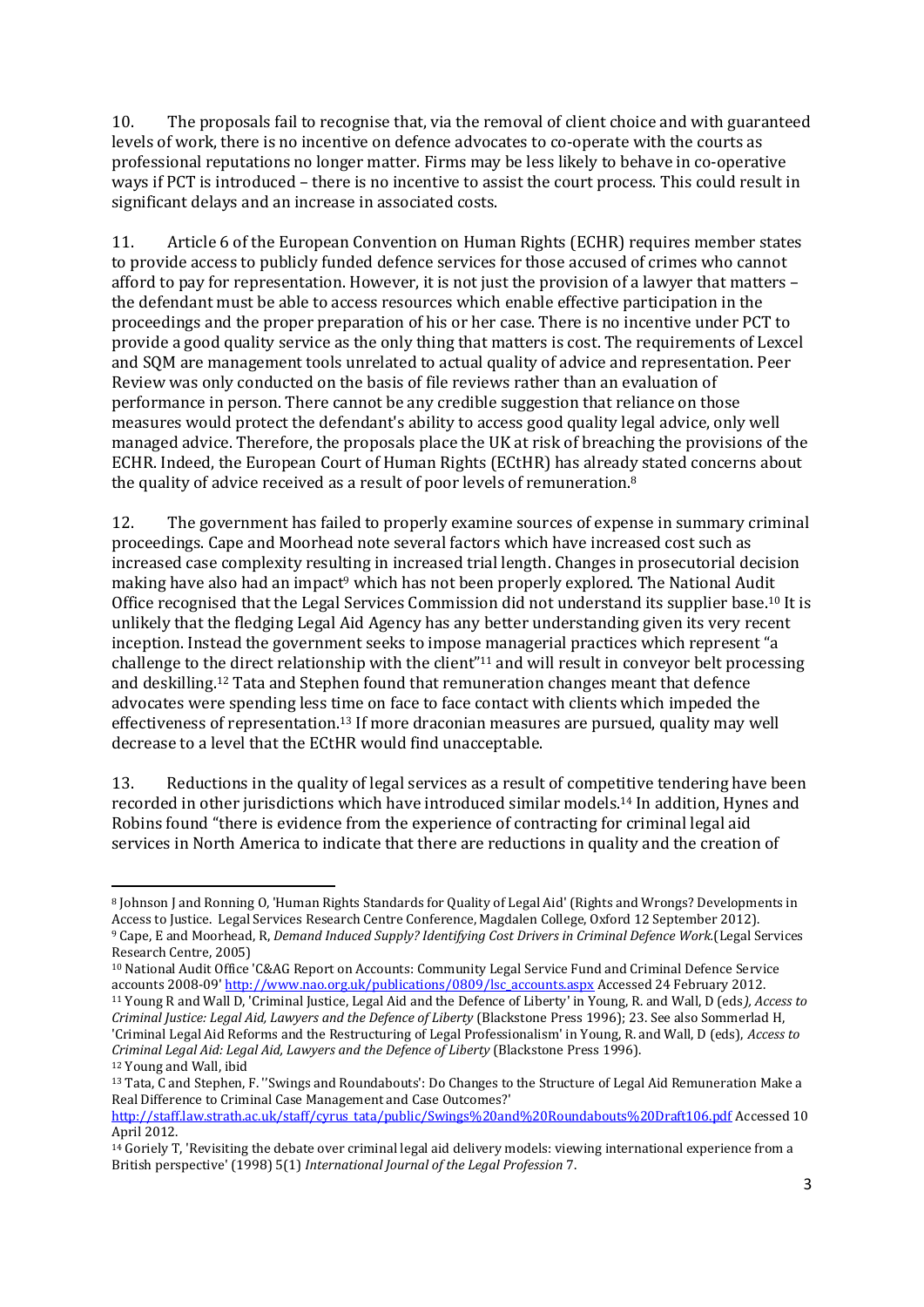cartels which lead to an increase in costs".<sup>15</sup> This is because the proposals are based on "an overly simplistic belief in 'the market' being able to sort out the problem. But there was a failure to understand what 'the problem' was, that the publicly funded legal sector has evolved in a complex and haphazard fashion, and is one that will not withstand shocks".<sup>16</sup> The difficulty exists because the criminal justice system is, quite simply, not a rational market. As Steele and Sargent note, "the need for legal advice is an imprecise concept, making it difficult to quantify the number of potential users and their level of need".<sup>17</sup> It is for these reasons that it is not accepted that the proposals could "guarantee" levels of work to a degree that would allow for effective business planning, particularly in light of a significant decrease in volumes in criminal courts.<sup>18</sup> If the market is generally declining, income will reduce over time anyway – and PCT in those circumstances would create long term viability problems. There is no way of predicting how many cases will pass through the criminal justice system with any certainty, particularly in the present economic climate. This, again, has an effect on the ability to recruit new members to the profession.

14. Furthermore, the rapidity with which it is proposed that this scheme will be implemented will not allow the already fragile market to make the significant structural changes necessary for PCT to be sustainable in the long term, meaning that any potential savings are at risk of being offset by the problems which emerge at later stages. Indeed, the government's own Impact Assessments note that provider response to the proposed reforms is highly uncertain.<sup>19</sup>

#### **Responses to Questions:**

**.** 

### **Question 1: Do you agree with the proposal that criminal legal aid for prison law matters should be restricted to the proposed criteria?**

15. No. The proposals to remove criminal legal aid for persons on remand and sentenced prisoners in respect of treatment represent a serious threat to the operation of the rule of law in prisons. The legitimacy of the State's treatment of prisoners is expressed through procedures based on the rule of law.20Power must be exercised through law and not through the arbitrary whim of individuals. The proposals increase the possibility that abuses of power will go unchecked.

16. To suggest that treatment cases are not of sufficient priority displays a lack of understanding in relation to vulnerable people who may have psychiatric problems, drug or alcohol dependencies, learning disabilities, and so forth. These encompass wider socioeconomic implications for rehabilitation and release plans. There are no exemptions for children or vulnerable prisoners. This is highly problematic in terms of ensuring that vulnerable prisoners are able to access effective means of challenging prison authorities' decisions on issues that go to their dignity as individuals. Furthermore, the disenfranchisement of vulnerable prisoners may lead to increased risks of self harm and suicide as vulnerable people do not know how to cope with the system and cannot access independent assistance. One only needs to look

<sup>15</sup> Hynes S and Robins J, *The Justice Gap. Whatever happened to legal aid?* (Legal Action Group 2009), 55 <sup>16</sup> Ibid, 57

<sup>17</sup> Steele J and Seargent J, *Access to Legal Services. The Contribution of Alternative Approaches* (Policy Studies Institute 1999), 67

<sup>18</sup> The Law Society, 'Procuring criminal defence services: is there a better way?' (The Law Society 2013).

<sup>19</sup> Ministry of Justice, *Transforming Legal Aid: Reforming fees in criminal legal aid* (IA No:MoJ197, 2013)

<sup>20</sup> See Lacey, N 'In Search of the Responsible Subject: History, Philosophy and Social Science in Criminal Law Theory' (2001) 64 *Modern Law Review* 350; Hart, HLA *Punishment and Responsibility* (Oxford: Oxford University Press, 1968), Moore, MS *Placing Blame: A General Theory of the Criminal Law* (Oxford: Clarendon Press, 1997); Hart, HM 'The Aims of the Criminal Law' (1958) 23 *Law and Contemp*orary *Problems* 401.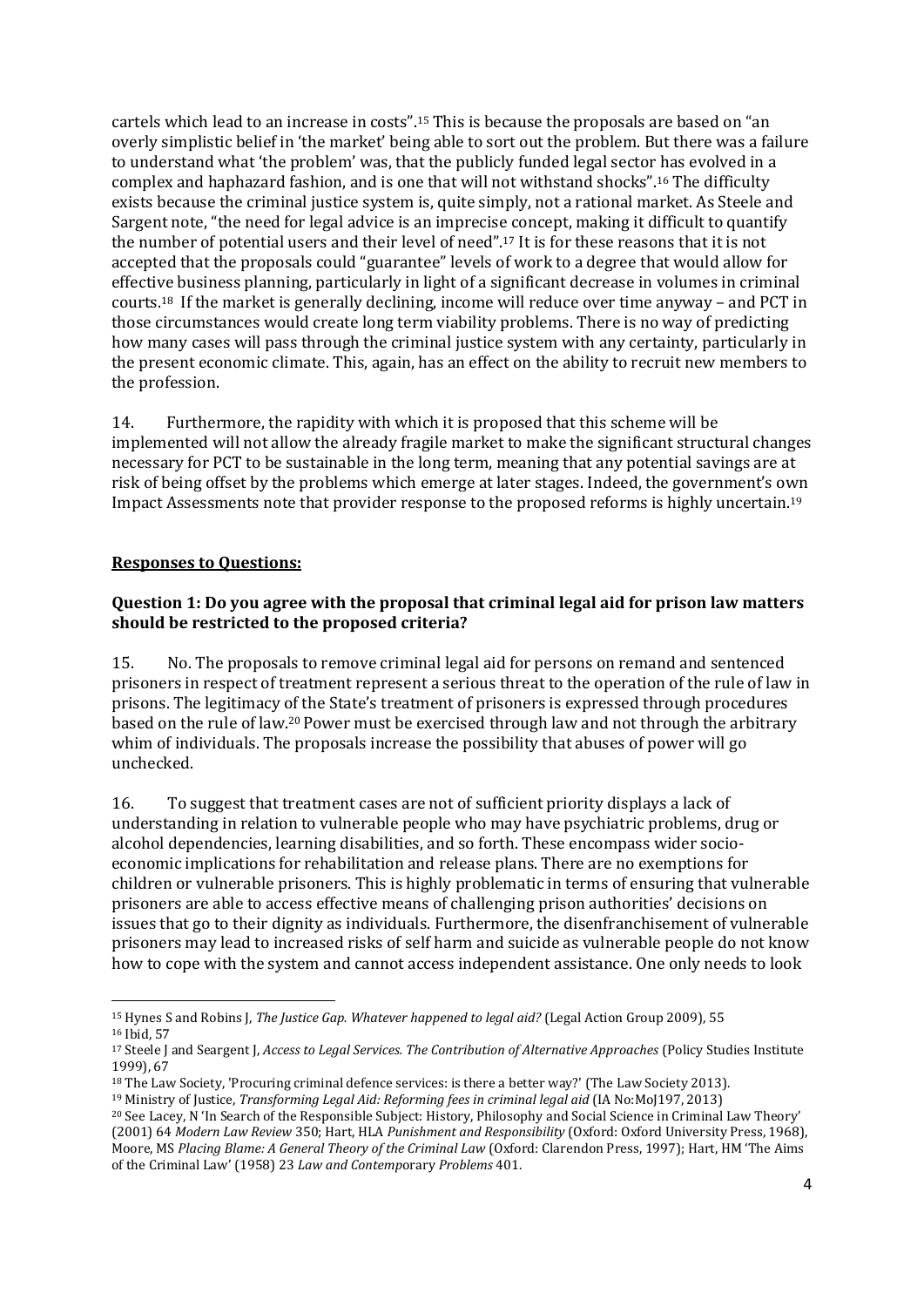at the recent report on HMP Birmingham<sup>21</sup> to see serious flaws in treatment and concerns about treatment of vulnerable prisoners, i.e. those less likely to be able to challenge the system effectively.

17. The proposal to restrict disciplinary work is likely to lead to unfairness because appeals where representation was unfairly not allowed will be out of scope meaning that injustice cannot be remedied. Although Tarrant adjudications (where the client is considered too vulnerable or the case too complex triggering the need for representation at the hearing before a prison adjudicator) notionally remain in scope, these are (a) rarely identified by governors themselves and (b) normally secured by written representations. This means that there will be no way to secure a Tarrant adjudication on behalf of a vulnerable prisoner.

18. We also consider that restricting sentence cases as proposed is unfair because vital assistance from lawyers in ensuring progression and rehabilitation will no longer be available. The definition of what affects sentence length is too vague to be workable and puts too much risk on the provider. The proposals will, however, remove any effective funding for legal issues such as the separation of mothers and babies in the specialist mother and baby units, and any resettlement issues. Furthermore, restricting sentence cases is likely to increase the number, success and cost of parole cases.

19. The suggestion that alternative avenues of complaint are available is ill-founded. The proposal assumes a degree of efficiency and transparency in the prisoner complaints system which simply is not evidenced. It also assumes people are able to identify treatment as unlawful or unacceptable in the first place, and are practically able to use the complaints system. Vulnerable people need access to independent legal advice in order to invoke any kind of proceedings. The consultation claims that the MoJ has had due regard to the impact of these proposals on those with protected characteristics, including people with learning difficulties and/or mental health issues. However no explanation is given of what "due regard" really means. The statement that the National Offender Management Service "is committed to the provision of comprehensive screening to ensure that reasonable adjustments are made for all prisoners with learning disabilities, thereby enabling them to use the prisoner complaints system" [3.17] is a mere assertion of a commitment without any real assessment of whether those reasonable adjustments are effective in ensuring equality of access to the complaints system. There is no evidence that the complaints process is adequate generally and especially where the issue concerns a decision as to progression - e.g. categorisation, pre-tariff reviews.

20. Further courses of action suggested have very limited power to assist. In order to refer an issue to the ombudsman, the prisoner has to exhaust other avenues of complaint first. It is unlikely that the prison service will welcome assisting a prisoner in contacting the ombudsman. Moreover, Prison and Probation Ombudsman Investigations are inadequate to ensure that the most vulnerable prisoners are protected by the law. The ombudsman can only make recommendations which are sent to the complainant and the organisation they complained about.<sup>22</sup> If the proposals are implemented the Prison Service will have no incentive to comply with such recommendations since the possibility of external legal scrutiny will be extremely narrowly constrained. Limiting the availability of judicial review will mean an effective avenue of challenge is closed off.

**.** <sup>21</sup> HM Chief Inspector of Prisons *Report on an announced inspection of HMP Birmingham* (2012) [http://www.justice.gov.uk/downloads/publications/inspectorate-reports/hmipris/prison-and-yoi](http://www.justice.gov.uk/downloads/publications/inspectorate-reports/hmipris/prison-and-yoi-inspections/birmingham/birmingham-2012.pdf)[inspections/birmingham/birmingham-2012.pdf](http://www.justice.gov.uk/downloads/publications/inspectorate-reports/hmipris/prison-and-yoi-inspections/birmingham/birmingham-2012.pdf) Accessed 29 May 2013

<sup>22</sup> [http://www.ppo.gov.uk/what-to-expect-when-you-make-a-complaint.html.](http://www.ppo.gov.uk/what-to-expect-when-you-make-a-complaint.html) Accessed 3 June 2013.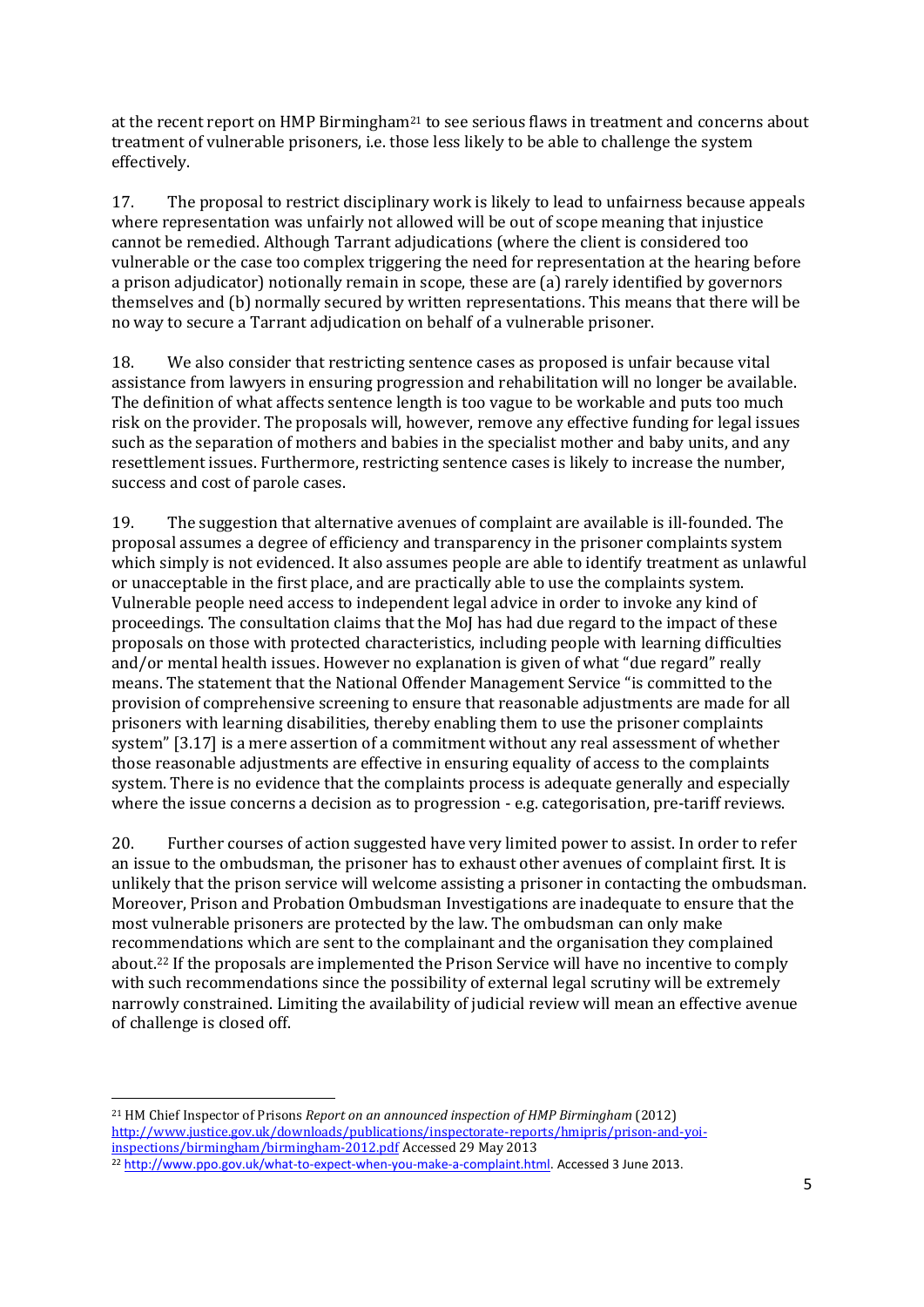21. The cost assessment in relation to the prison law proposals is based on 2011-12 figures. Has the MoJ take into account the restrictions imposed since that time? The consultation paper states that the cost of legal aid has increased markedly over time but it has actually declined significantly since 2010-11 [3.12, Table 1] following changes to legal aid in July 2010, most likely as a result of providers leaving the market after fee restrictions. It is anticipated that these figures will decline even further as pre-July 2010 cases filter out of the system. The scope of availability has also been severely limited so that provision in treatment cases must be justified to an external authority. There is therefore already an independent assessment of which cases deserve funding. The figures in the consultation paper suggest an intended cost saving of at most £2million: a very small benefit for the significant adverse consequences the proposals are likely to have.

22. Furthermore, any actual increase in cost would not be surprising given the marked increase in the number of prisoners, and problems that flow from consequent overcrowding. The assertion that "the amount spent on prison law, both in terms of total cost and as a proportion of total legal aid spending has increased markedly over time" is clearly related to the substantial increase in the prison population over time. The obvious way to decrease this spending, therefore, is to reduce the size of the prison population. This is likely to result not only in a proportional reduction in spending, but also in a reduction in complaints and litigation when the prison service does not face the same challenges of managing overcrowded and under-resourced establishments.

### **Question 2: Do you agree with the proposal to introduce a financial eligibility threshold on applications for legal aid in the Crown Court?**

23. No. The consultation paper states at [3.23] that the financial eligibility test would enhance confidence in the system. But there is no evidence for the assertion that public confidence is low in the first place.

24. The requirement to supply detailed financial information will place a greater administrative burden on processing applications, and therefore increase cost. The system of providing evidence in means testing is already complex, and many solicitors complain about the complexity associated with the provision of documentary evidence, particularly when defendants are not necessarily particularly rational decision makers. As administrative burdens increase, delays are likely to occur in terms of court time and resources. There is also likely to be an increase in administrative costs associated with an increase in the number of Hardship Reviews. Research presently being conducted by one of the authors of this submission suggests that providers dealing with the means test in magistrates' courts frequently experience delay in the processing of applications for legal aid. It is likely that those problems (and associated costs) would also occur at Crown Court level if the proposals are implemented.

25. The proposal at [3.37] to reimburse private defence costs only at legal aid rates when a defendant is acquitted will introduce inappropriate incentives to plead guilty, as many defendants are likely to find themselves significantly out of pocket if they maintain and manage to establish their innocence. It will decrease the level of respect people have for the criminal justice system. Not only will taxpayers no longer receive publicly funded representation but they will only be reimbursed a part of what it cost to defend themselves against the state. It is not difficult to imagine that people will quickly feel alienated from the process. Furthermore, in order to be reimbursed via central funds, the defendant will have to have applied for, and been refused, legal aid on the basis of means. Therefore, even when it is obvious that a defendant would not be eligible for funding, one would still have to go though the rigmarole of applying for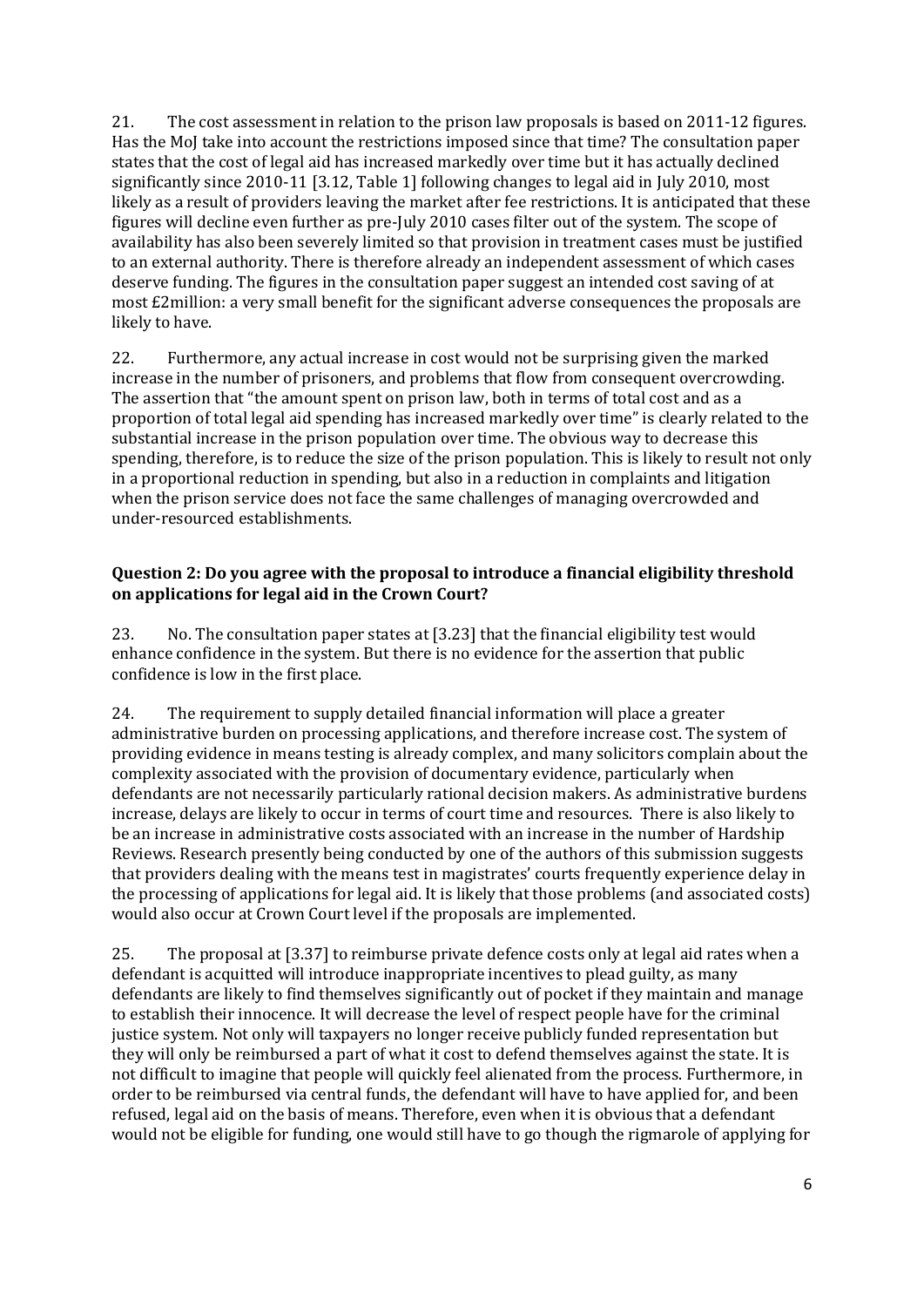legal aid, coupled with the associated delay and cost. The proposal is bureaucratic and inefficient in the extreme.

# **Question 3: Do you agree that the proposed threshold is set at an appropriate level?**

26. No. The consultation document talks about defendants with 'high' disposable incomes without stating what is considered to be 'high', how that is calculated, or how it reflects the demographic spread of income. Kenway notes that 55% of the population is already ineligible for publicly funded representation.<sup>23</sup> There is insufficient evidence as to how the figure of £37,500 has been calculated as appropriate.

27. No evidence is provided for the suggestion that a defendant with that level of income would generally be able to afford to pay for Crown Court representation. The claim in [3.29] that "in some cases private rates will be the same as, or similar to, legal aid rates" seems fanciful, and is belied by the figures in [3.30]. Moreover, as legal aid is reduced, firms are more likely to need to rely on privately funded cases to survive and therefore fees may well increase to offset the losses resulting from PCT.

# **Question 4: Do you agree with the proposed approach for limiting legal aid to those with a strong connection to the UK?**

28. No. The proposal will result in significant hardship and injustice. It undermines the rule of law and will be unworkable in practice.

29. The rule of law requires equality of arms, particularly in an adversarial system. There should be no discrimination based on nationality or residence requirements, since the impact will be to create a class of people who have no means of defending themselves from the misuse of power, whether that power is wielded by individuals or departments of state.

30. The benefits of the proposal are highly questionable compared to its costs. The Consultation Paper and Impact Assessment have made no attempt to show how much would be saved by introducing a residence test. This proposal appears to be founded more on antiimmigrant sentiment than any careful comparison of the cost of providing such legal aid compared to the consequences both for the individuals and their families and for the courts and other public institutions of not doing so. There has been no attempt to consider the wider financial and social costs which would result from excluding a large number of individuals resident in the UK from meaningful access to the courts, nor to consider, whether in financial terms or otherwise, what the effect would be of decreasing accountability whether from the state or from individuals, towards a particular section of the population.

31. No evidence is provided for the suggestion that individuals are bringing their disputes to the UK in order to receive free legal advice and assistance. This appears to be pure assertion. There appear to be very limited circumstances (outlined below) in which a dispute would arise before a person arrived in the UK but nevertheless would attract legal aid, apart from the immigration case itself, and those cases are no longer within scope. On the other hand there is evidence that wealthy foreign individuals and foreign corporations choose the High Court as a judicial venue for major litigation: but none of this adds to the legal aid bill.

## *Who may be excluded?*

**<sup>.</sup>** <sup>23</sup> Kenway, P 'Means-testing in the Magistrates Court: Is this really what Parliament intended?'(New Policy Institute , 2006)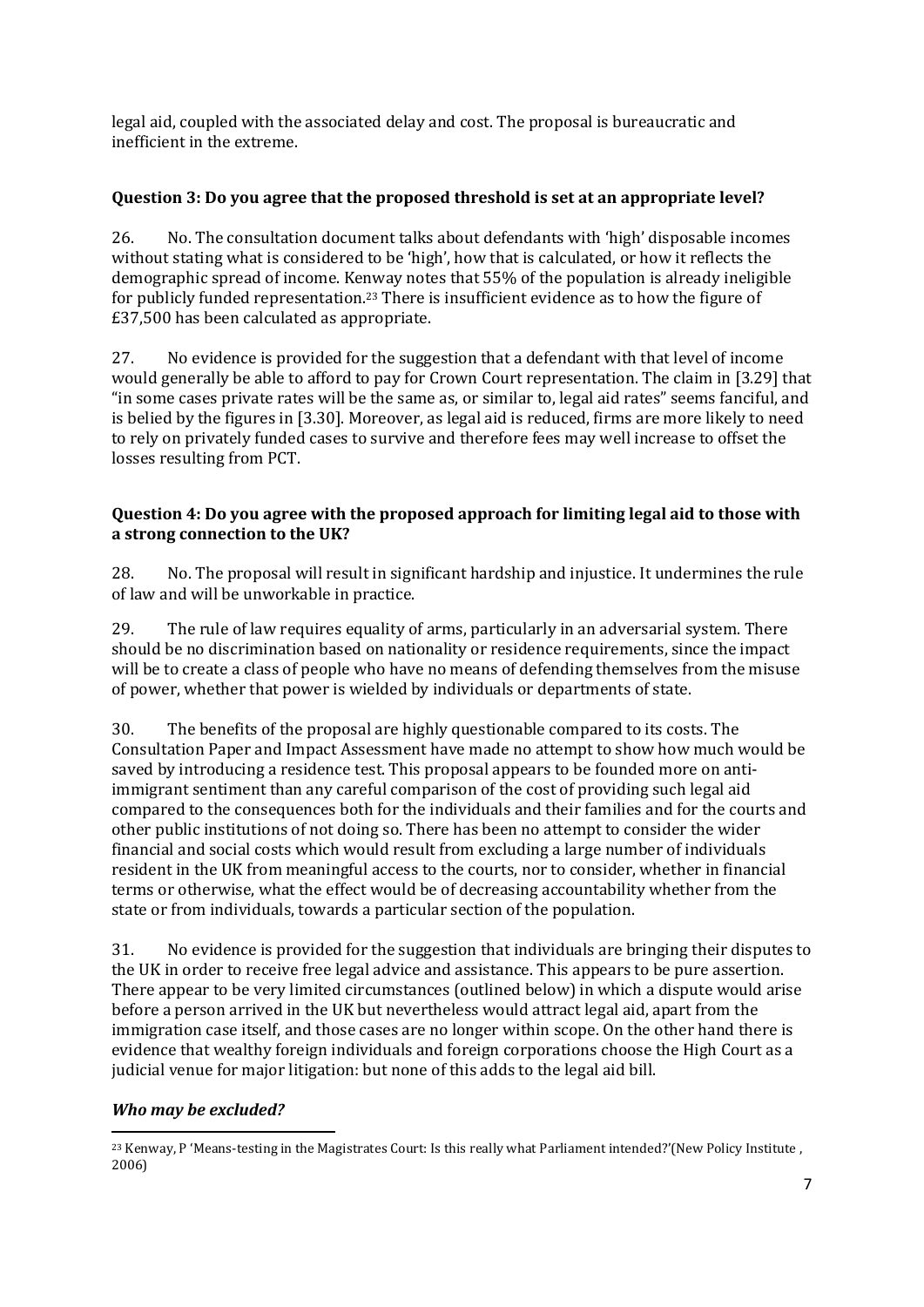32. The case for reform [3.42-3.44] identifies, "people who have never set foot in the U.K" and "visitors" as categories of people who should be excluded from legal aid. However, some people who have never set foot in the UK have significant causes of action which cannot be litigated in any jurisdiction other than the UK. Those held in UK detention facilities in war zones abroad, those subject to torture by British police and troops abroad, under these proposals would have no redress for actions taken against them while they were entirely at the mercy of British forces. Denying remedies in these circumstances could provide a perverse incentive for conflict or terrorist attacks in the UK.

33. Moreover, "people who have never set foot in the UK" and "visitors" are only some of the classes of people who will be excluded by the proposed residence test. It will also potentially deny legal aid to individuals who:

- have legal status but no means or no ready means of proving it, such as family members of EEA nationals with retained rights of residence, Commonwealth citizens with the right of abode, and children who may be British citizens or settled but not in contact with their families;
- have lawful residence status but because of the urgency of their situation and/or because of homelessness, destitution, abuse or similar circumstances may have no access to any proof;
- have lawful residence status but have no proof or documents because they are awaiting a response to an outstanding lawful application for further leave but are subject to UK Border Agency (UKBA) backlogs affecting hundreds of thousands of applicants and sometimes lasting more than a decade.<sup>24</sup>
- have no status but a strong argument under the new family migration Immigration Rules and/or Article 8 ECHR and an outstanding application to the UKBA, e.g. someone with strong family links with spouse and British children with insurmountable obstacles preventing them enjoying family life outside the UK;
- were born here of immigrant parents or brought here as children, who may have leave to remain or even be British citizens but not know it;
- are children whose asylum claims have been refused who have been granted discretionary leave of less than a year;
- are children abandoned in the U.K with no legal status, who even if looked after by Social Services often have no application made to regularise their status;
- are trafficked persons:
- are recognised refugees, i.e. those granted humanitarian protection who are within the first year of their leave;
- are individuals who for various reasons cannot be removed from the UK;
- are stateless persons.

34. Many of these people will already face additional barriers to accessing the courts such as language or educational difficulties. As mentioned above, some may be caught up in one or other of the UKBA's many backlogs and find themselves excluded from legal aid twice over, <sup>25</sup> and excluded from pursuing meritorious and even strong cases precisely because of maladministration by a department of State.

## *What kinds of cases may be excluded?*

 $\overline{\phantom{a}}$ 

<sup>24</sup> House of Commons Home Affairs Committee, *The work of the UK Border Agency (July-September 2012) Q3* (25 March 2013); Independent Chief Inspector of Borders and Immigration Inspection Reports <http://icinspector.independent.gov.uk/inspections/inspection-reports/> Accessed 31 May 2013

<sup>25</sup> That is, firstly because their immigration case no longer attracts legal aid, and, secondly they would be denied legal aid for any other cause of action *precisely because* their immigration case has not been resolved in a timely manner.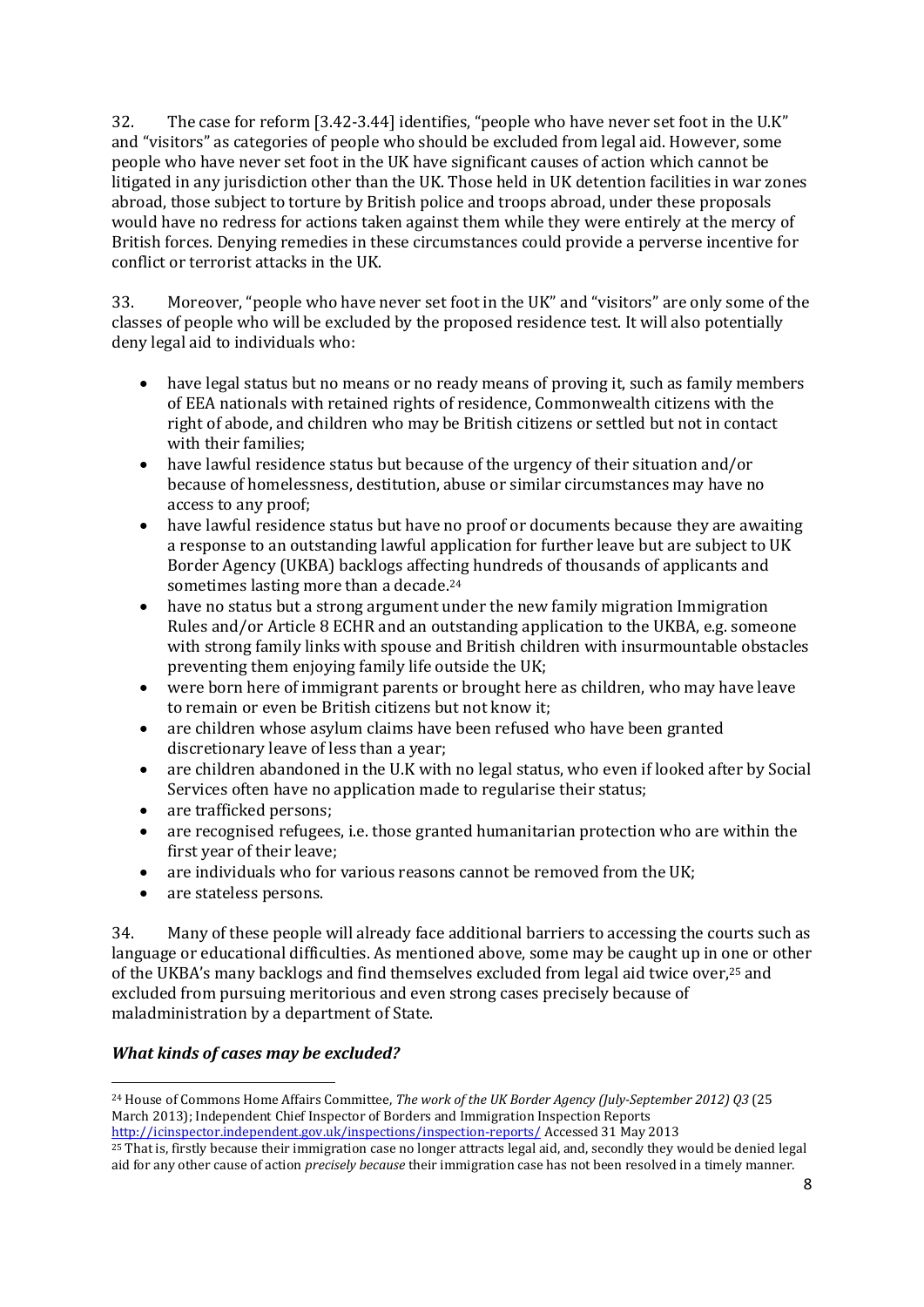35. A residence test would apply regardless of the merits of the case or the public interest in pursuing it. Three types of undesirable consequences may follow:

- Migrants in a precarious position themselves frequently face unlawful action by a department of state and so have strong civil claims under the law. The Government's proposal effectively makes it acceptable that the state would face no challenge for its unlawful actions, including unlawful detention as well as the documented maladministration of the UKBA, except from those migrants who could pay. A measure of the potential extent of the detriment can be seen from the large proportion of appeals against UKBA decisions which are allowed, the large number of immigration and asylum judicial reviews which are settled favourably to the applicant<sup>26</sup> and the number of claims for unlawful detention which are upheld by the High Court. If individuals living in the UK have no meaningful way to hold the state to account for unlawful actions, then we do not have the rule of law. It cannot be right to deny legal assistance for these categories of advice simply on the basis of nationality or immigration status.
- Migrants of any status, including visitors, may fall victim to the acts of another in circumstances giving rise to a very strong civil claim, the only legal venue for which would be the UK. For example, a non-EEA woman in the UK to visit her divorced husband and their child, where the husband refuses to allow her to see the child; or migrant visitors taking a short, cheap holiday letting and suffering carbon monoxide poisoning from a badly-maintained heater. The proposals effectively suggest that it would be acceptable for the perpetrators of such civil wrongs to avoid legal action if their victims are "visitors" or recent immigrants – unless the victims can afford to pay to sue them.
- As well as preventing recent arrivals from *bringing* court applications, the residence test would also prevent them from obtaining legal aid in order to *respond to* applications brought against them. There is clear scope for this provision to be exploited by the unscrupulous, knowing that a recent immigrant will not be eligible for legal aid in order to defend themselves against unmeritorious or spurious claims.

36. Other examples of actions for which legal aid would be unavailable to those excluded by the residence test would include:

- Applications for non-molestation orders, occupation orders or prohibited steps orders by women subjected to domestic violence;
- Access to legally-aided family mediation in order to attempt to resolve family disputes;
- Representation for parents and children in care proceedings;

 $\overline{\phantom{a}}$ 

- Seeking advice and assistance to make fresh asylum claims ([3.58] implies that only once a fresh claim has been recorded or accepted as such would legal aid be available, whereas legal aid is needed to advise on and prepare the fresh claim application and advise on the merits of a judicial review of a refusal to accept it as a fresh claim. Once the fresh claim has been recorded the person becomes an asylum-seeker and qualifies anyway);
- Challenging unlawful detention through applications for bail or judicial review;

<sup>&</sup>lt;sup>26</sup> The Public Law Project and ILPA among others are responding to this Consultation providing evidence to show that a significant proportion of judicial review applications in immigration and asylum claims are settled favourably to the claimant before permission is considered – and in fact the Administrative Court, knowing this, often makes interim orders requiring a response from the UKBA in abridged time rather than granting permission, knowing that the matter is likely to settle.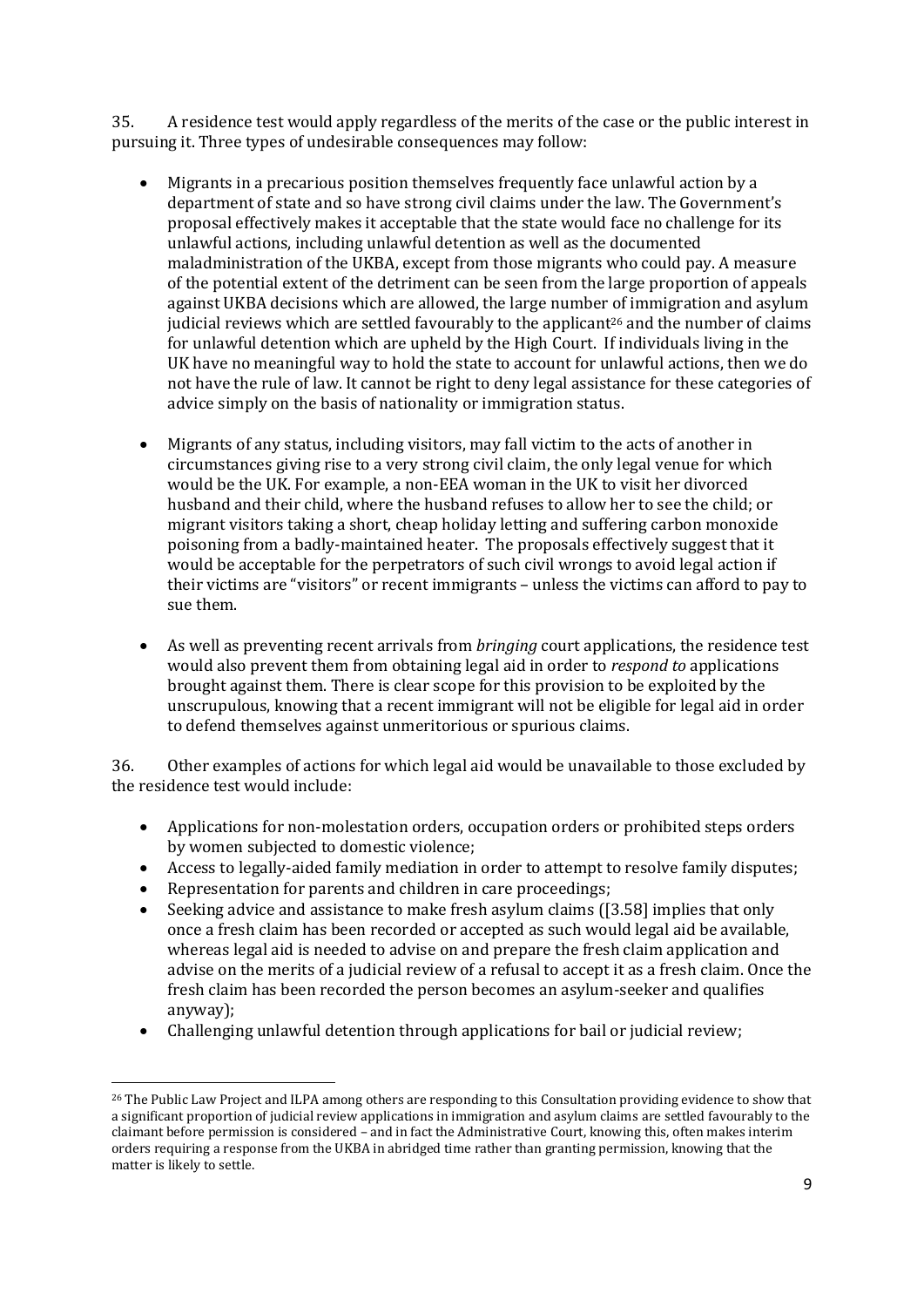- Challenging refusal of housing as homeless, refusals to provide social care under community care law, refusals of support for those who are victims of trafficking or domestic violence, and wrongful refusal of section 4 support for those who cannot be removed;
- Actions against the police;
- Children challenging local authority age assessments.

37. Under the Legal Aid, Sentencing and Punishment of Offenders Act 2012 (LASPO), exceptional funding has been retained for those matters which, although out of scope, require funding in order to avoid a violation by the UK of the ECHR. Since the proposed residence test would apply regardless of how urgent or compelling the person's legal problem might be, there would appear to be clear scope for violations of the ECHR in respect of individuals rendered ineligible by the test, in addition to the other problems identified above and below.

# *Practicalities of the residence test*

1

**38.** It is not explained how the residence test will work in practice. As noted above, immigration status is complicated and often a matter that is in dispute in legal proceedings.

39. First, it is incontrovertible that the UKBA is not able to provide conclusive evidence of a person's status on demand. The following are a non-exhaustive list of issues and problematic categories:

- The recent Home Affairs Report<sup>27</sup> showed that around 55,000 applications had not even been logged onto the UKBA database, and so the UKBA cannot confirm even that an application has been made.
- Scores of thousands more applications are in backlogs in unlabelled crates in various offices around the country, and the UKBA can confirm only that an application has been made.
- Employers checking immigration status require lengthy and detailed guidance, and the UKBA's Employer Checking Service does not provide accurate or up-to-date information.
- For EEA nationals and their family members, their right of residence exists in law and is not required to be evidenced by any specific documents or application*,* yet it is often not accepted by the UKBA or by the DWP for the purposes of accessing benefits and therefore becomes the subject of legal dispute.
- Many younger people, especially those who arrived as children, but also some who were born here, may not know their status, and, if not in touch with their parents, have no practical means of discovering it. 28
- Many elderly first-generation immigrants from the Commonwealth have permanent residence dating from before the Immigration Act 1971, but would be most unlikely to have documents to provide this, and because of the different entitlements to entry in the 1950s and 1960s there will be no record of their original entry into the UK.

40. Second, as with the debates over evidential requirements for the exceptions under LASPO, any proposed tick-list of required evidence is likely to exclude the very people who need urgent help. It can be seen from the lists given above that there are several categories of people who are lawfully in the UK but who are either not required to make applications or obtain documents to show their entitlements, or who for other reasons are unlikely to be able to prove

<sup>27</sup> House of Commons Home Affairs Committee, *The work of the UK Border Agency (July-September 2012) Q3* (25 March 2013)

<sup>28</sup> Immigration practitioners have seen many cases of families arriving as refugees with young children, and, many years later one of the children finds out that he or she for some reason was not included in the family's application for indefinite leave or British citizenship. Similarly for children born here to a person with limited leave whose parents failed to apply for leave in line for them.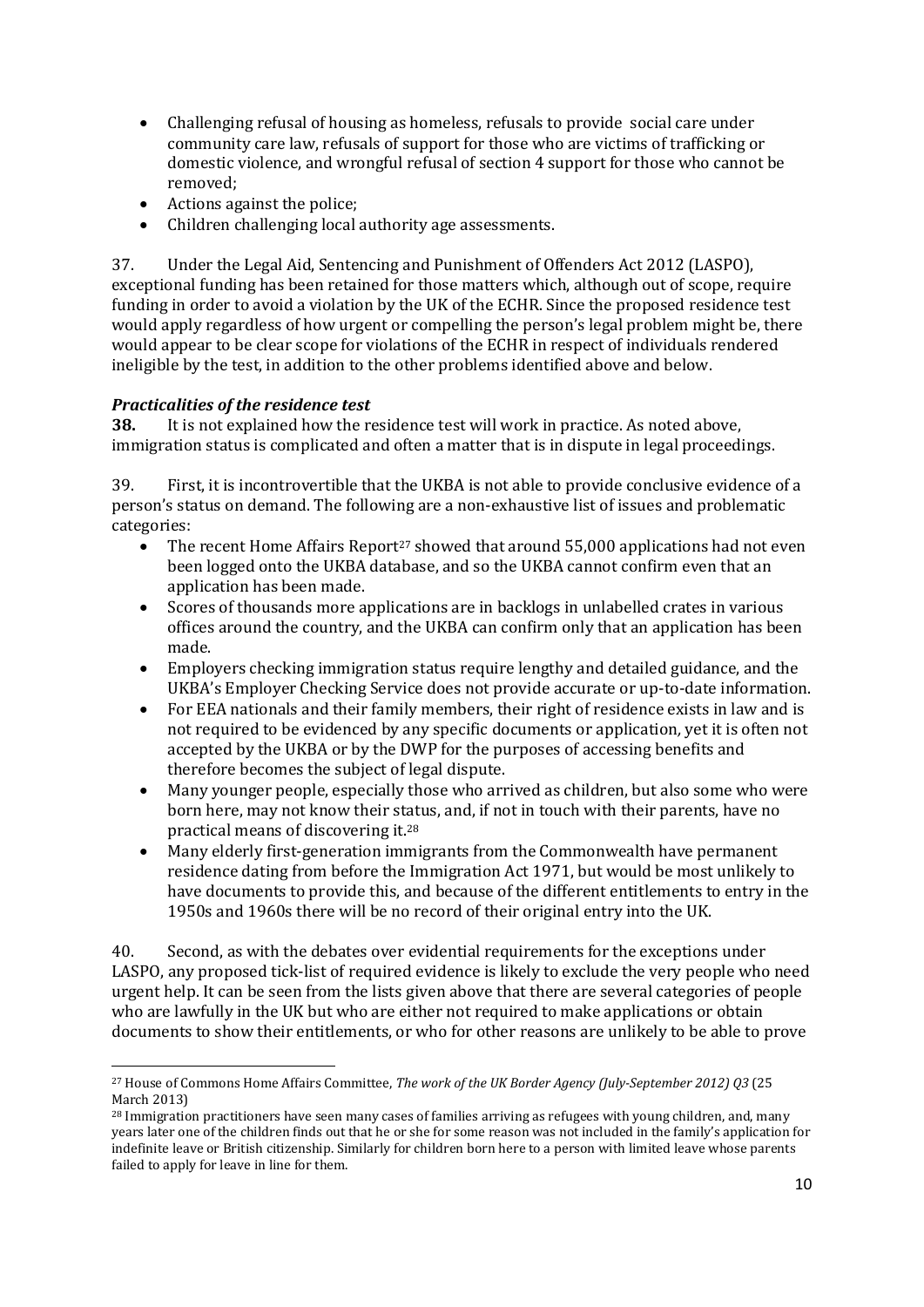their entitlement. For example, an elderly Trinidadian disabled man, who came here in the 1950s, lived in rented rooms all around the UK, worked for years on building sites, never voted, and never visited a doctor or a dentist until he reached pensionable age, and who has long since lost the passport he travelled on, will have nothing to show. No tick list can be designed to establish his entitlement, only lengthy interviews and professional judgement (as applied by Social Services in this particular client's case) could determine, on the balance of probabilities, that he was a settled person and therefore entitled to community care services.

41. By making lawful residence a prerequisite for legal aid, there is a risk that such people will be wrongly refused access. Individuals with legal residence who are in a precarious situation may be in need of immediate assistance (homelessness, domestic violence, social care services etc) and may not be in possession of any evidence which might show their entitlement. Without the ability to undertake several hours of careful work, including making formal request for the individual's Home Office file, medical records, tax and NI records etc, there is a risk that providers will turn away eligible applicants unless their immigration status is immediately obvious for fear of making an error and having the legal aid work on the case nil assessed. <sup>29</sup> This will lead to discrimination against individuals from black and minority ethnic groups including those who are settled and British.

42. In summary, the proposed residence test will be destructive of the rule of law, will result in severe injustices, discrimination and violations of the ECHR, and is fraught with practical difficulties and administrative complications, while its possible benefits to the legal aid fund are unquantifiable. We therefore strongly urge the government not to persist with this proposal.

# **Question 5: Do you agree with the proposal that providers should only be paid for work carried out on an application for judicial review...if permission is granted by the Court?**

43. No. The proposals comprehensively fail to appreciate the historic, significant constitutional and legal purpose of judicial review: to enable individuals hold public bodies to account for their decision-making according to law. We have had sight of the Public Law Project's draft submissions in relation to this question and support all of the points put forward in that document. 30

## *Inappropriateness of transferring risk to the provider*

44. Outside of the sphere of acting for a claimant in an action for a substantial award of damages, the market has not found a way of offering legal services on a no win no fee basis to consumers. Yet this business model is effectively the one that the proposal forces on to providers where members of the public seek to challenge actions of the State in a claim for judicial review. In proposing this de facto model, no regard appears to have been paid to the greater inherent difficulties of identifying merits, forecasting the outcome, the uncertainties of whether costs will follow the event, and inappropriateness of such cases for a success fee or contingent fee as damages are rarely the outcome of a claim.

**<sup>.</sup>** <sup>29</sup> The baleful effect of these kinds of requirements can be seen from the impact of the Legal Services Commission's 2007 introduction of the 40% success rate on immigration and asylum appeals. The Devon Law Centre research project reported that, fearful of failing the 40% success rate and facing this kind of contractual punishment, providers routinely wrongly refused legal aid to appellants: it was estimated that 80% of appellants denied legal aid were excluded wrongly: Devon Law Centre, *Asylum Appellate Project* (2010).

<sup>30</sup> Public Law Project, *Response to the Government's consultation paper: Transforming Legal Aid: Delivering a more credible and efficient system1 prepared by the Public Law Project* (2013)

[http://www.publiclawproject.org.uk/documents/Draft\\_response\\_re\\_legal\\_aid\\_for\\_jr\\_conditional\\_on\\_permission.pdf](http://www.publiclawproject.org.uk/documents/Draft_response_re_legal_aid_for_jr_conditional_on_permission.pdf) . Accessed 25 May 2013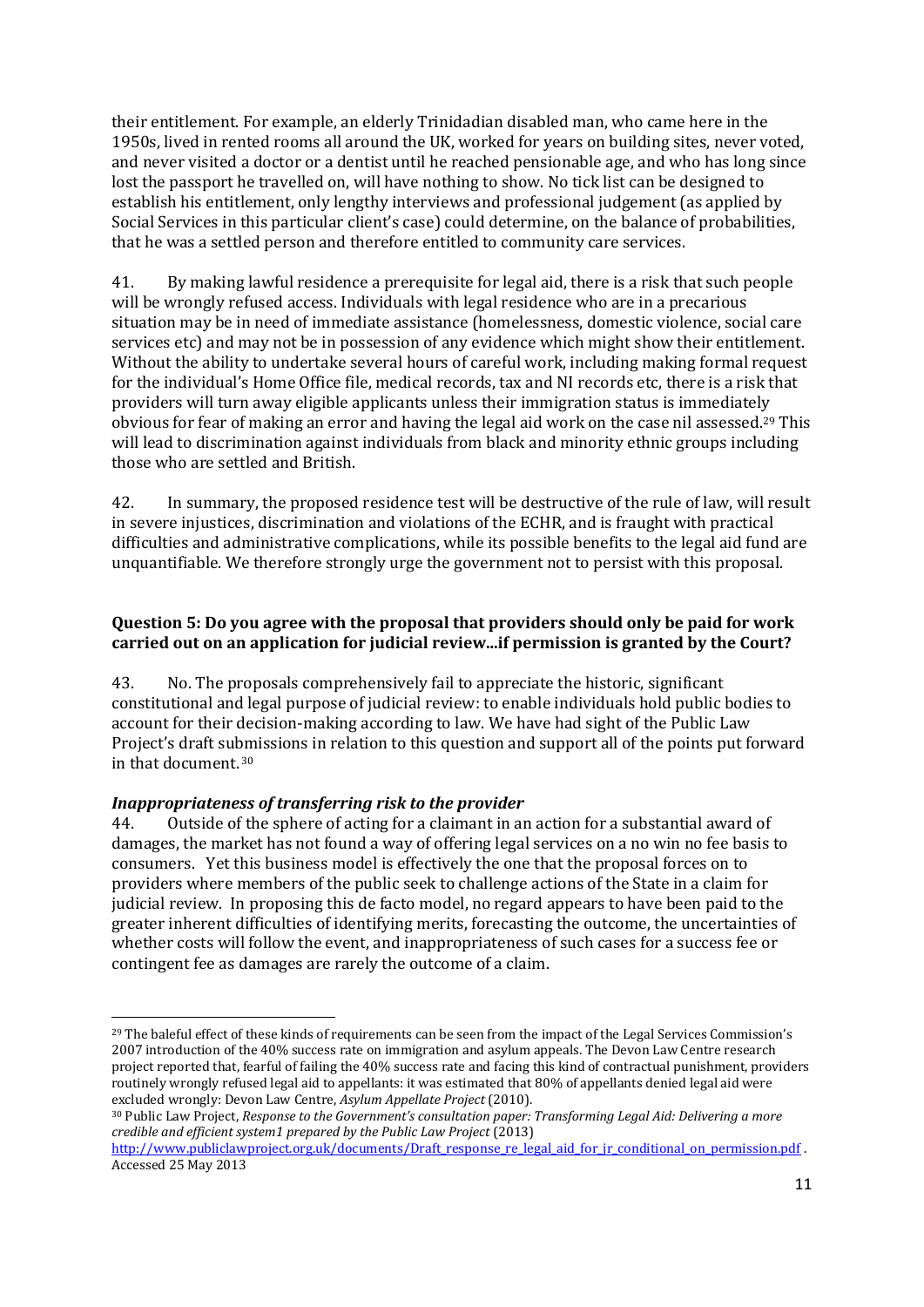45. Both substantively and procedurally, judicial review is a cause of action in which it is inherently more difficult at the outset to achieve an accurate assessment of merits at date of issue than, say, an action for damages. The consultation paper asserts that "We consider that it is appropriate for all of the financial risk of the permission application to rest with the provider, as the provider is in the best position to know the strength of their client's case and the likelihood of it being granted permission." We do not accept, however, that this is the case. The factors which make it singularly difficult in judicial review cases to arrive at a decisive view of the prospects of success of an application for permission at the initial stages of the case include:

- legal uncertainty about the test the court will apply at the permission stage;
- the concept of arguability in judicial review, which is highly fact and context sensitive;
- uncertainty caused by disparity in different judges' approaches to permission. The fact that higher court judges do not always agree on whether a particular case is arguable or not can be seen from the number of cases where permission is refused on paper but which are granted permission at an oral hearing;
- uncertainty (particularly in cases of urgency) caused by the defendant's failure to respond to a protocol letter or to make their position known;
- uncertainty caused by claimant lawyers' lack of access to relevant information which is held by the defendant until an Acknowledgement of Service is provided;
- uncertainty caused by the unpredictable and flexible approach which the court takes to issues of delay;
- uncertainty caused by the discretionary nature of the remedy; and
- uncertainty caused by the prospect of good claims being rendered academic through no fault of the claimant, due to the approach taken to settlement or reconsideration by the defendant after the grant of legal aid or after the lodging of an application for permission.

46. The very tight time limits for judicial review and the conditions of extreme urgency or hardship (destitution, homelessness, imminent removal from the UK, removal or refusal of essential care or education services to children or adults with disabilities) which cause many applications for judicial review to be made also militate against the ability of a practitioner to achieve full assessment of merits at the date of issue of an application for permission.

47. In relation to the fifth dot point above, the amended rules for judicial review require the court to make a determination of whether the application for permission meets the threshold of arguability, only after the respondent has filed an Acknowledgement of Service (AoS) setting out their case. Research demonstrates that the AoS is a significant stage in the case for defendants<sup>31</sup> – often the first occasion on which serious consideration is given by the Authority's lawyer to identifying the facts relied on, the reasons why it is claimed that the decisions or actions challenged are lawful and to outlining the merits of a defence. This is often the earliest occasion on which the merits and means of settlement is addressed. The AoS is served under the normal rules 21 days *after* the claimant's lawyer has been required to set out the entire facts, evidence, history of attempts to compromise the action, legal submissions and authorities relied on by the claimant in a paper application for permission.

48. Furthermore, the justification provided in the consultation paper for transferring risk to providers is based on unreliable data. The consultation paper states that permission was refused in 845 of the 1799 legally aided cases in which an application for permission was made in 2010-11, and asserts that 515 of those cases ended in a refusal of permission in

<sup>31</sup> Bondy, V and Sunkin, M *The Dynamics of Judicial Review Litigation: The resolution of public law challenges before final hearing* (2009) <http://www.publiclawproject.org.uk/documents/TheDynamicsofJudicialReviewLitigation.pdf> Accessed 25 May 2013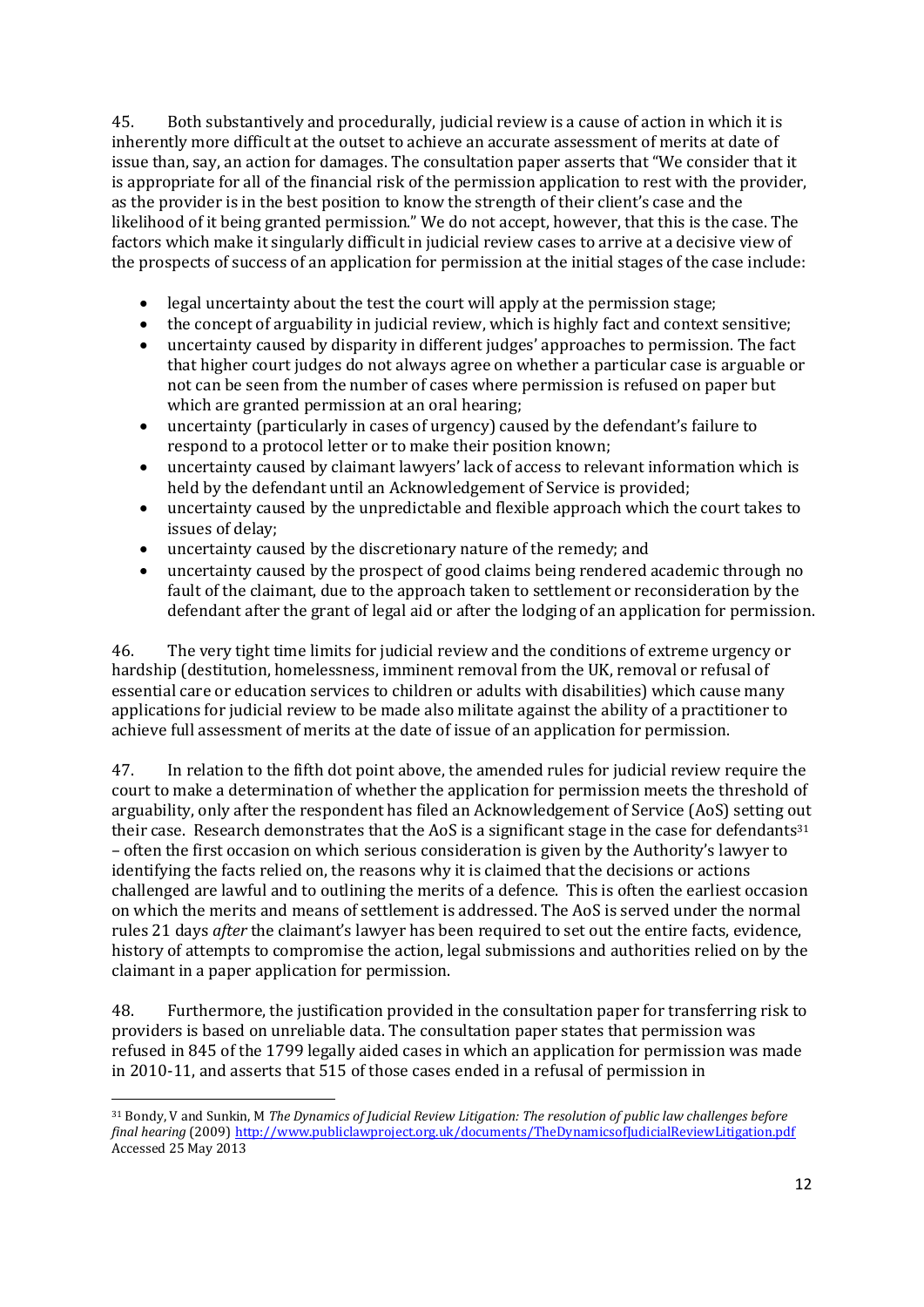circumstances where no substantive benefit was reported to the client [3.66-3.68]. The MoJ appears to have made its conclusions based only on information derived from the data which it holds from legal aid providers. The standard returns made by practitioners to the Legal Services Commission, however, do not permit identification of the actual outcome of the case in any way that is helpful to an examination of the outcomes of judicial review, or the benefits to the client.

# *Urgent cases and interim relief*

49. Homeless families, children and young people, women fleeing domestic violence, vulnerable and disabled adults and children with urgent social care or educational needs and those about to be removed can often only be rescued by an injunction obtained in judicial review. But many such cases proceed no further than the successful application for interim relief. In relation to many housing or community care cases it is frequently ordered that the Authority accommodates until a decision has been made, an assessment performed or until the hearing of the application for permission.

50. In seeking such an order the burden which has to be met is that a strong prima facie case is made out.32 This standard is formally higher than meeting the threshold of arguability in relation to the grant of permission itself, and will require additional preparation to satisfy this standard. The obtaining of an interim order very frequently is the only substantive relief required by the claimant. Provision of this remedy often leads the institutional defendant to reconsider the decision, or to seek to resolve the problem by the exercise of another power in the claimant's favour. Most such cases cannot proceed to permission because there is nothing left to argue about.

51. It is perverse to regard such cases as unmeritorious, or as ones where no substantive benefit has been obtained by the claimant, or to fail to detect a public interest in challenging Authorities whose standards of decision making or due process fall so far short of what is required that the court considers it appropriate to make a mandatory interim injunction on an ex parte application. It is even more perverse that the lawyer who has undertaken the extensive preparations to make such an application should not be remunerated for this work. This sets up profound conflicts of interest between the lawyer's professional duty to act in the best interests of the client by taking this step, and the realities of commercial practice.

**52.** The proposals will render all cases of this type uneconomic, leaving those in need of urgent remedies in great danger of unlawful destitution, danger and removal.

53. A similar issue arises in relation to claimants following behind a test case. As a test case progresses through the courts, numbers of other applications are stayed behind it, in respect of none of which is permission considered. Once the main case is won or lost, all or most of the stayed cases are settled.<sup>33</sup> Until that happens, it cannot be predicted whether the case will go ahead, but, especially in the case of immigration removals, an injunction will often be needed to protect the client, and so proceedings must be issued, knowing that permission may never be considered in that particular case. The government's proposals will make it completely uneconomic for any case to be issued where a test case has already been identified or even may be identified, since unless that particular case is chosen, it is known that permission will never be considered.

## *Disincentives to settlement*

**<sup>.</sup>** <sup>32</sup> *De Falco v Crawley BC* [1981] 1 QB 406

<sup>33</sup> For example, by the time *NS* (the lead case on Dublin II removals to Greece) reached the Court of Appeal, some 400 cases were stayed behind it, all of which were settled once the Court referred the case to the CJEU.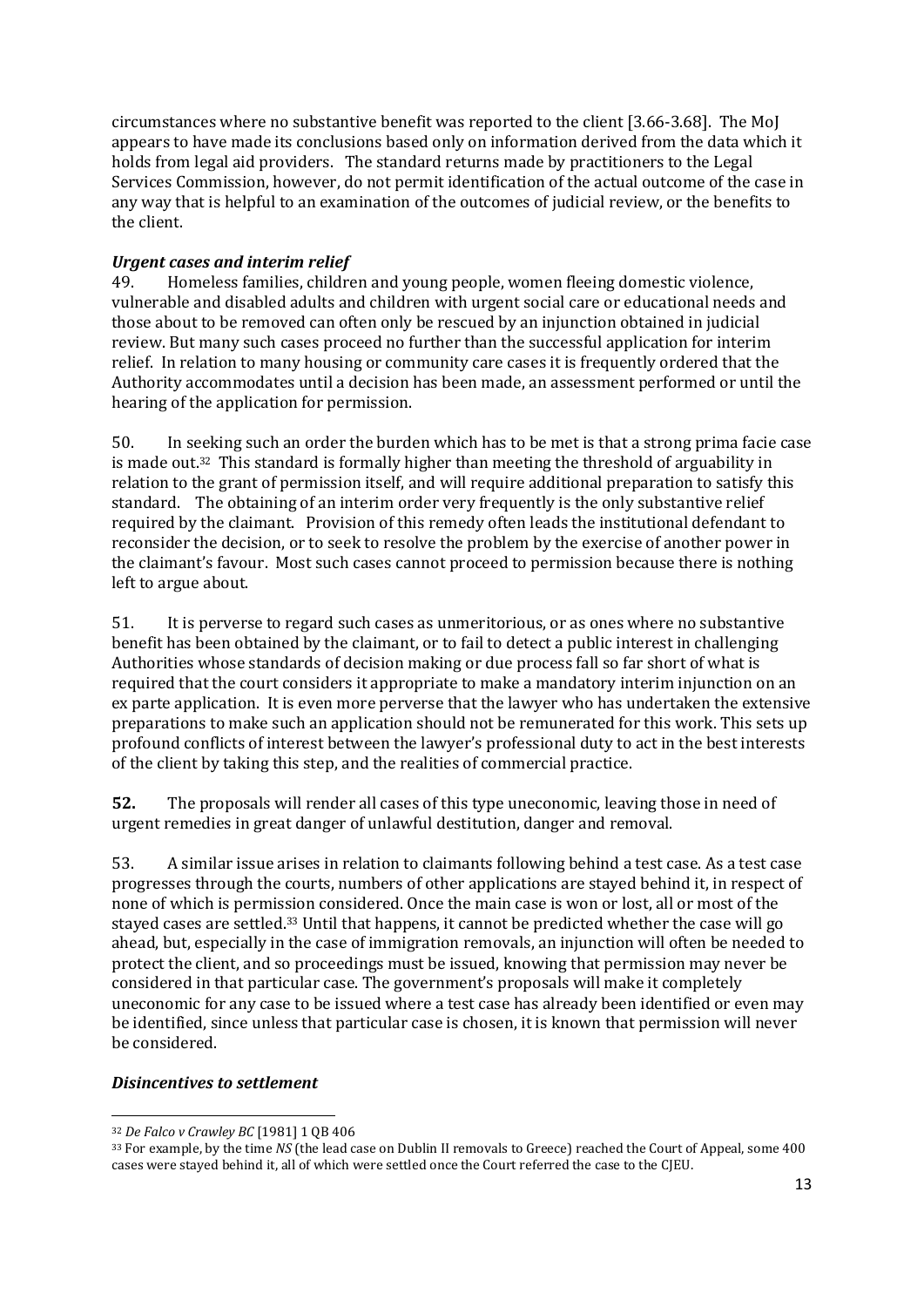54. The promotion of early settlement in every other arena of civil dispute is now a primary criterion of judging the effectiveness of the civil justice system. Indeed research into judicial review suggests that the main effect of the Bowman reforms has been a greatly increased number of judicial review cases settling before and shortly after the grant of permission, and a resulting higher refusal rate of those which do not settle.<sup>34</sup>

55. This seems to us to have created a dispute resolution procedure in judicial review which largely mirrors the aims of achieving early dispute resolution, proportionate costs and litigation of those cases which require judicial determination. The *Transforming Legal Aid* proposals do violence to these aims as they do not recognise that settlement is a result, indeed often the desired outcome of the litigation.

56. A very large proportion of judicial review applications in the most contested areas such as immigration and asylum, welfare benefits and homelessness do not reach permission stage, but are settled beforehand. Effectively, at least in relation to the UKBA, no amount of previous correspondence or even the pre-action protocol letter can elicit a response from that institution, and only when a sealed bundle reaches a Treasury solicitor's desk does anyone look at the case: and often, on looking at it, it can be seen that there is no defence, and so negotiations take place. Other Authorities also take steps to resolve the dispute between the issuing of a claim and the date of consideration of permission, whether by the exercise of a power or discharge of a duty in favour of the client, or by effecting the reconsideration which was sought as a remedy in the initial challenge.35 This (and not the formal grant of permission) is the purpose of seeking legal advice in the first place. It is unlikely that these steps would have been taken had the challenge not been made. Even where the case is genuinely arguable, an institutional defendant may take a pragmatic decision to settle that particular case, often to the benefit of the particular claimant.

57. Under the government's proposals, once a case is issued there will be a perverse incentive not to settle but to push for a hearing, or to refuse to settle a claim other than on the basis that costs are paid in full by the opponent. There is likely to be an increase in satellite litigation over costs, and in fighting cases which have become academic merely to establish the point that the challenge originally brought was correctly made. Public money and the time of both government and legal aid lawyers will be spent in such sterile litigation. This is not a good use of scarce resources.

# *Disincentives to making applications*

58. It is fundamental to the ability of a claimant to access justice that he or she should be competently represented in the steps required to prepare and advocate the case. Putting legal representatives at risk of not being remunerated in the event that permission is not obtained for taking these essential steps would put those representatives in the position of having to play the judge's role themselves, effectively 'refusing permission' to potential clients before they even reach court – in fact before even starting on their cases. This is because, as noted above, it is not possible fully to assess the strength of a client's case before taking instructions, obtaining documents, contacting the other side, etc., but few if any legal aid practitioners could afford to do this as a matter of course for more than a handful of clients, unless they were sure of payment for the work.

**59.** This point applies with even greater force where an application for interim relief has been granted and a rolled up hearing of the application for permission and substantive merits

<sup>34</sup> Bondy, V and Sunkin, M *The Dynamics of Judicial Review Litigation: The resolution of public law challenges before final hearing* (2009) <http://www.publiclawproject.org.uk/documents/TheDynamicsofJudicialReviewLitigation.pdf> Accessed 25 May 2013

<sup>35</sup> Ibid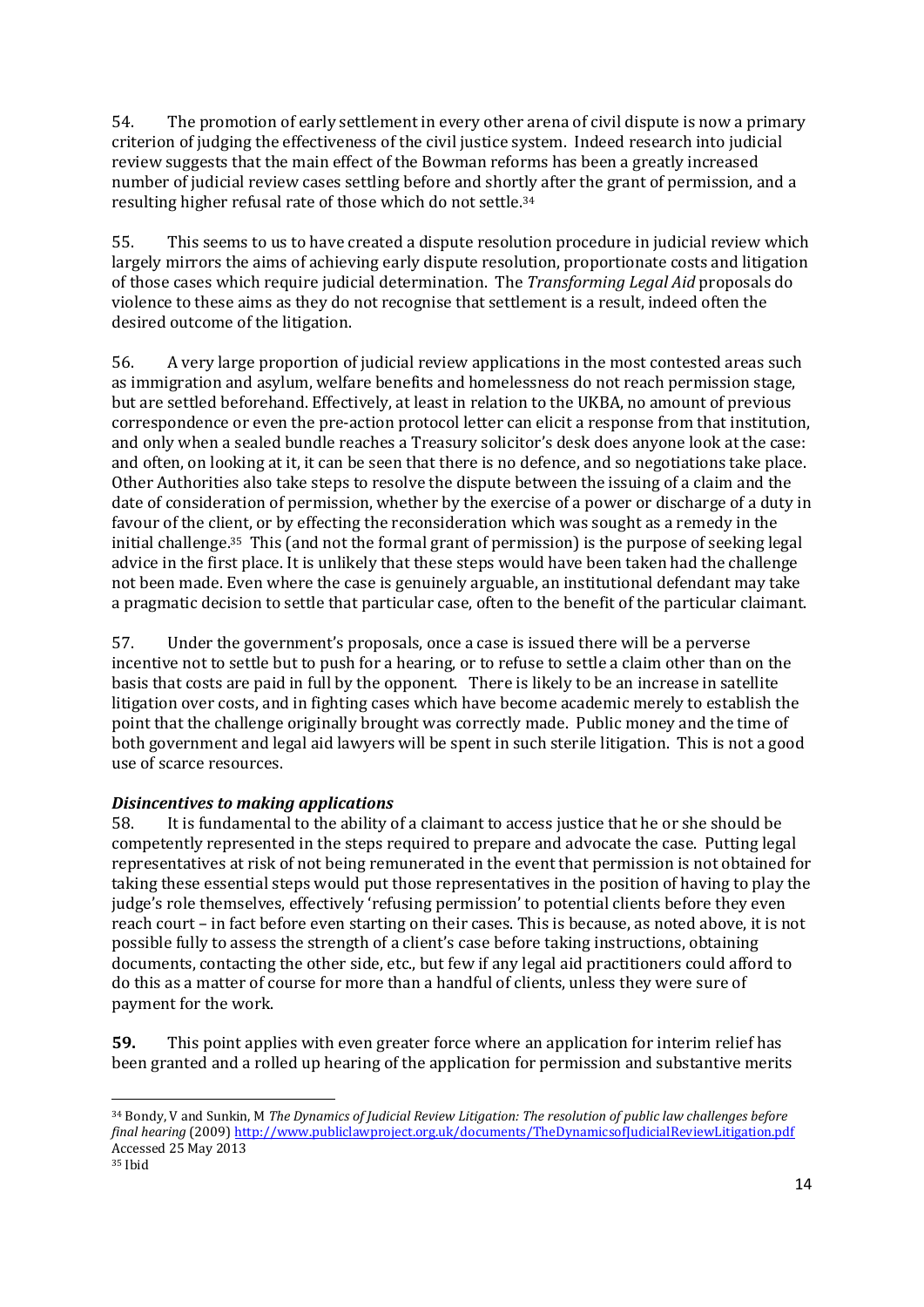has been ordered. The level of preparation required for a rolled up hearing will often approach the level of preparation of a full trial.

60. A similar issue arises where the court directs that the application for permission should be determined at a hearing. This may signify that the issues are finely balanced or have constitutional importance, or that determination of the merits may depend largely on the further actions of the defendant or consideration of fuller argument presented by both parties. Even if the solicitor is committed to presenting the merits of the case, how is he or she to secure that counsel can be found to put forward the argument if no funding is available for that service?

61. If the Court has decided that the interests of justice require consideration of permission in a hearing, there is no reason that the provider should be at risk of being unremunerated for costs which may be substantially those of a full trial. Indeed it may be the cases which have the most profound implications for the parties and where the law is untested that a court is most likely to wish to hear substantive argument from both parties, not only in relation to whether the claim is "arguable" but in relation to substantive merits and the likely availability of a remedy.<sup>36</sup>

62. Given the high rates of settlement and cases in which interim relief resolves the matter, as noted above, and in light of the figures provided in the consultation paper, it may be as few as 10% of claims in which permission is granted and the practitioner will therefore obtain remuneration under the proposal, irrespective of the actual outcome achieved for the client. There is a very great danger that no practitioner could offer a service where the odds of being remunerated for the substantial work required in making an application for permission are so poor.

63. The effect will be that very few judicial reviews will be brought, leaving public authorities virtually unaccountable for their decisions, especially those such as the UKBA (as was), the DWP, and local authority housing and social services departments, who are charged with making large numbers of decisions a year on individual rights and entitlements, and which, especially in the case of the UKBA, are documented as acting unlawfully in a substantial proportion of cases. If citizens are unable to find any provider to pursue a legitimate claim which concerns their rights against the state there will be a great failure of justice.

64. The Impact Assessment acknowledges the risk that providers may refuse to take on judicial review cases because the financial risk of the permission application may in the future rest with them, but states that these are likely to be cases that would not be considered by the court to be arguable in any case. For the reasons given above, we fundamentally disagree with this assessment. The measure is very likely to cause providers to refuse to take on judicial review cases which are arguable and are most likely to settle. This would amount to the exclusion of a very large group of claimants, often drawn from the most marginalised and vulnerable sections of society<sup>37</sup> from having access to the same redress that is available to a person of moderate means in questions concerning their rights vis-à-vis the state.

<sup>1</sup> 36 See for example *R v Inner London Education Authority, ex parte Ali* [1990] COD 317 [1990] 2 Admin. LR 822, 828B: a two day (unsuccessful) hearing of an application for leave in which both parties were represented by a QC and junior to consider whether the LEA was in breach of its duty to secure sufficient schools in its area. Evidence that between 500 and 700 children (almost all of Bengali and Somali origin) were out of school and receiving no education on account of a lack of places was largely unchallenged but argument concerned whether a remedy could be given for this wrong in the event that a breach of duty was established at a substantive hearing.

<sup>37</sup> [Sunkin,](http://dialnet.unirioja.es/servlet/autor?codigo=920973) M[. Calvo,](http://dialnet.unirioja.es/servlet/autor?codigo=333499) K. [Platt,](http://dialnet.unirioja.es/servlet/autor?codigo=2224407)L. [Landman,](http://dialnet.unirioja.es/servlet/autor?codigo=2224409) T 'Mapping the Use of Judicial Review to Challenge Local Authorities in England and Wales' [2007] *[Public Law](http://dialnet.unirioja.es/servlet/revista?codigo=1077)* [Nº 3 \(Autumn\)](http://dialnet.unirioja.es/servlet/listaarticulos?tipo_busqueda=EJEMPLAR&revista_busqueda=1077&clave_busqueda=194332) 545-567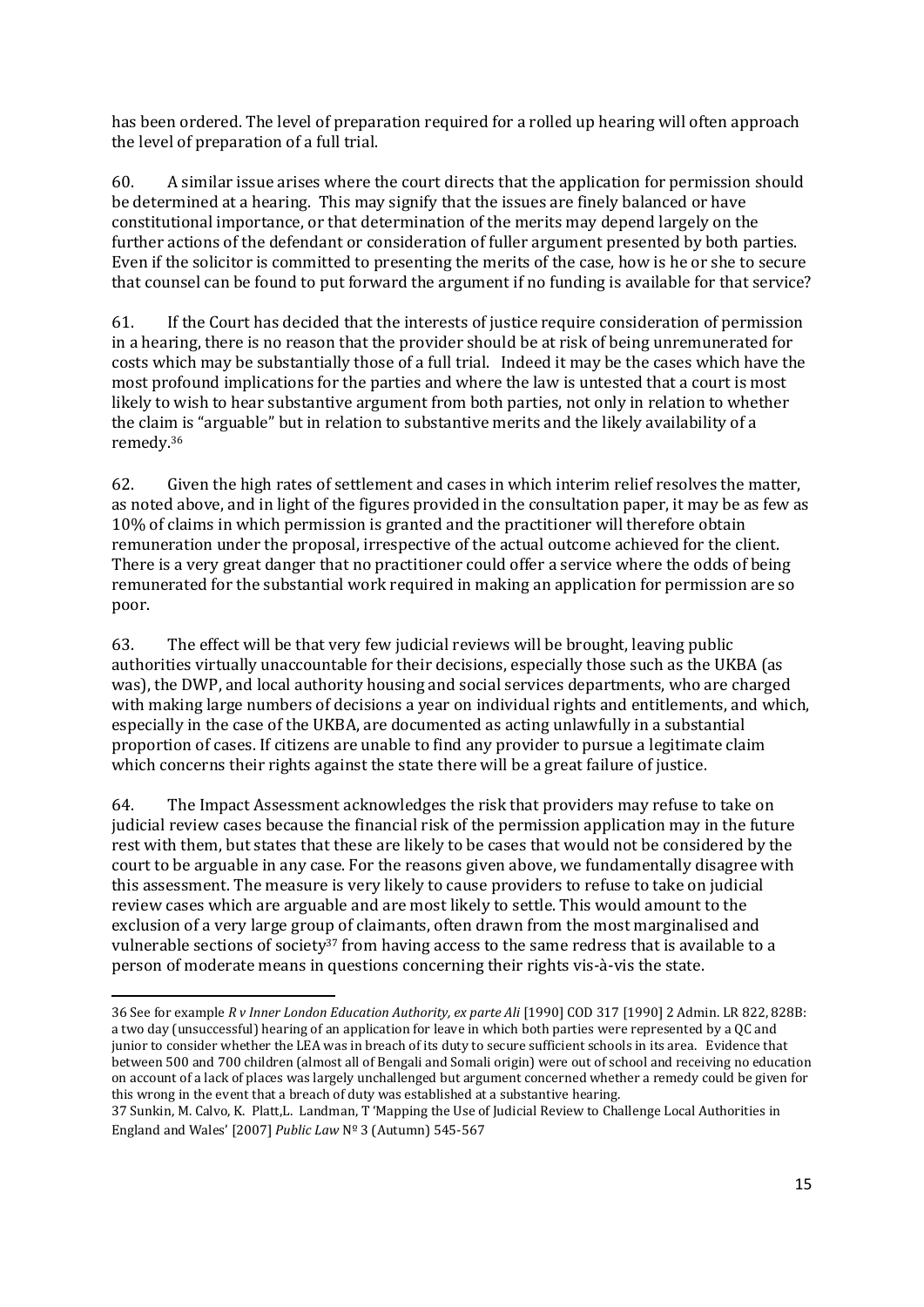# *The cost of litigants in person*

65. Those representing institutional defendants have already noted how a withdrawal of legal aid does not wholly eliminate appeals and judicial reviews issued by desperate applicants. Some individuals, unable to obtain legal representation to bring judicial review proceedings, may opt to bring their application as a litigant in person. In the High Court with a permission list of 10 or 12 claimants, a judge faced with a litigant in person with no court bundle or skeleton argument will often adjourn the hearing and require the institutional defendant effectively to prepare the claimant's case, so that a semblance of adversarial procedure can take place. Besides being unsatisfactory for the claimant, and a poor shadow of equality before the law, it simply shifts the resources burden from the legal aid budget to the institutional defendant's legal bill.

# *Better decision-making*

66. The quickest and most effective way to reduce the number of judicial reviews would be to improve the quality of first-time decision-making and achieve efficient, timely case processing, particularly in the UKBA, since immigration/asylum is the single largest legal issue in judicial review claims. Instead, the government's proposal amounts to permission to the UKBA to carry on being 'not fit for purpose' to the detriment of some hundreds of thousands of applicants, and creates no incentive for other authorities to conduct their business in accordance with their statutory duties and best administrative practices.

# **Question 6: Do you agree with the proposal that legal aid should be removed for all cases assessed as having 'borderline' prospects of success?**

67. No. The justification for this proposal appears to involve an inaccurate conflation between 'borderline' and 'unmeritorious' cases. But these are not the same thing. Unmeritorious cases are those which have "poor" prospects of success whereas borderline cases may be meritorious or unmeritorious but it is impossible to decide because of a dispute of law, fact or expert evidence.

68. The ability for an applicant to appeal against a funding refusal to an Independent Funding Adjudicator does not deal with the issue of 'borderline' cases at all. This mechanism is designed to ensure that cases which ought properly to be assessed as having greater than 'borderline' prospects of success are not wrongly refused. It does nothing to address the issue of cases that truly are 'borderline'.

69. 'Borderline' cases, as defined, are precisely the kind of cases that need to be litigated in order to allow for the development and clarification of the law. Successful cases in this category arguably count amongst the most important cases that an individual could bring to court. It is difficult to envisage many more deserving cases than a successful 'borderline' case, let alone the consequences for the common law's development at the cutting edges.

70. These are the exact type of cases where good legal advice is needed since it is here that it can make the most difference to the prospects of success. Such cases require the extra assistance, preparation and research that allows a borderline case to be successful. These cases may well be complex (hence the uncertainty in prospects of success) and as such the courts will benefit from having competent representatives who have identified, explored and presented the legal issues that need to be determined.

71. Every case which has established new precedent in the Court of Appeal or Supreme Court/House of Lords would at one stage have been classified as 'borderline'. This includes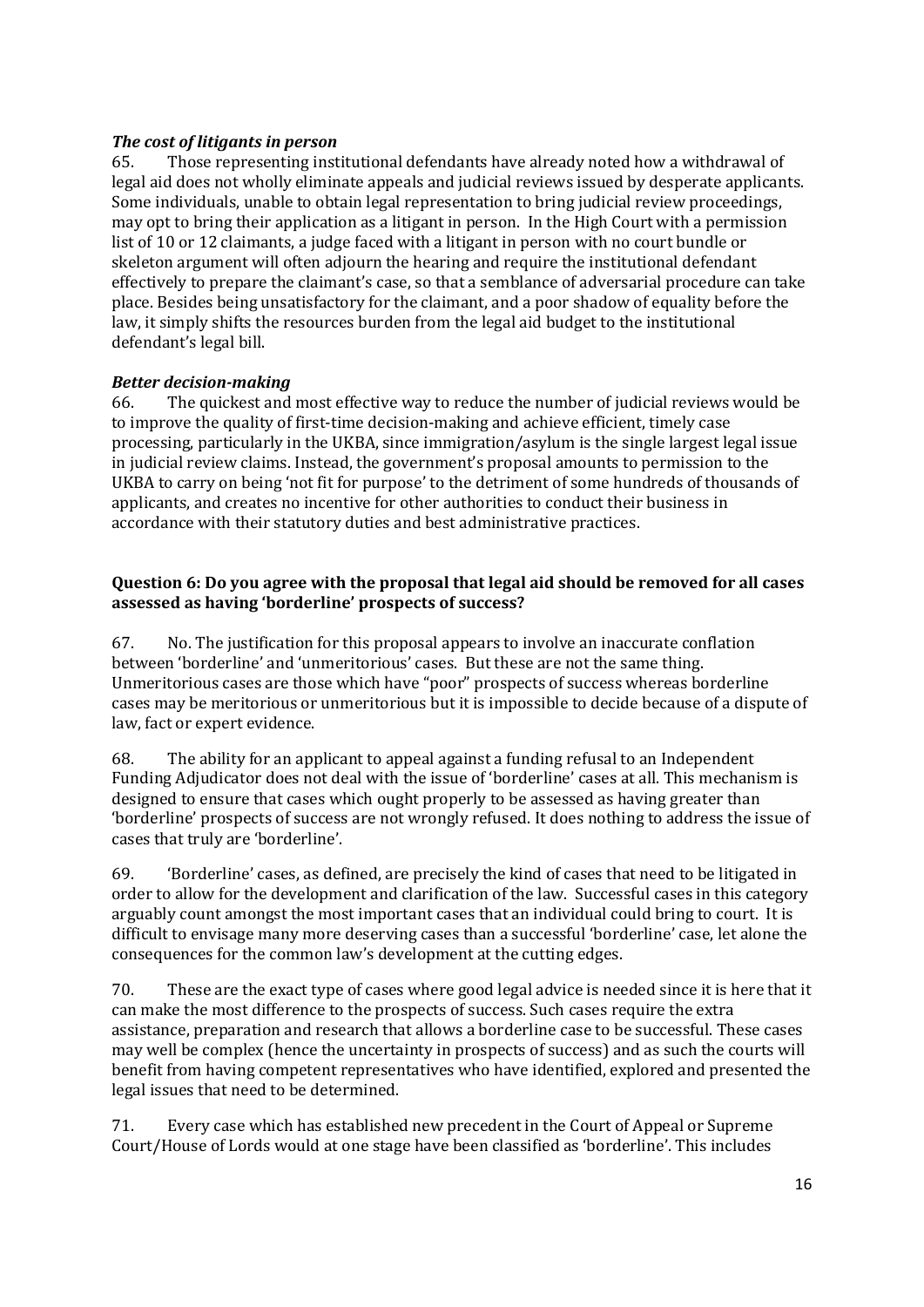cases brought by government as well as those brought by private individuals. If only public sector, corporate and well-resourced individual litigants were able to bring 'borderline' cases the result would be a significant skew in the development of the law towards the interests of the wealthy and powerful, which would undermine the credibility of our system of justice.

72. There are a number of examples, from immigration and asylum as well as from other areas of social welfare law, where the binding authority from the Court of Appeal was eventually overturned in the House of Lords or Supreme Court.<sup>38</sup> This can only happen if cases in the tribunals or lower courts are enabled to proceed. The 'second appeals test'<sup>39</sup> already restricts the numbers and seriousness of appeals to the Court of Appeal, and cases of other applicants, appellants or claimants with similar cases are generally stayed behind a small number of selected test cases. In relation to borderline cases in the higher courts, whether judicial reviews or statutory appeals, the cases must pass through at least one judicial permission stage: and, in relation to statutory appeals, the 'second appeals test' is explicitly intended to reduce significantly the numbers of appeals to the Court of Appeal down to those which involve a major issue of public interest, or 'some other serious and compelling reason'. If permission to appeal is not granted, the borderline case will not proceed. However if the issue is of genuine public importance then from the point of view of the rule of law it would surely be preferable for the decision on whether to allow an appeal to proceed to be made by senior judges rather than by officials in the Legal Aid Agency. An analogous issue arises in relation to appeals to the upper tribunal.

73. The removal of legal aid for 'borderline' claims in asylum cases is particularly concerning since asylum claims require the most anxious scrutiny, given the real risks that an incorrect decision could have on the lives and liberty of those concerned. The consequence of allowing incorrect decisions to stand will be individuals returned to face persecution, as well as individuals with genuine fears of returning, remaining in the UK unlawfully with all the resulting problems that this entails.

74. It is healthy in a democracy, and the very essence of the development of the common law, for test cases to be taken to the higher courts. And where the subject matter of the litigation is a right or entitlement as against a public body, it is, generally, only by providing legal aid that such development will take place. <sup>40</sup> Moreover, such cases can have substantial 'knock-on' effects in enabling many other similar cases to be resolved without the cost of litigation.<sup>41</sup> It is therefore a highly appropriate use of public resources for borderline cases to be litigated in order that the law is properly tested and developed. The government should be encouraging such development, not seeking to restrict it.<sup>42</sup>

#### **Question 7: Do you agree with the proposed scope of criminal legal aid services to be competed?**

<sup>1</sup> <sup>38</sup> Eg. *Huang [2] Kashmiri v Secretary of State for the Home Department* [2007] UKHL 11; *Mahad (previously referred to as AM) (Ethiopia) v Entry Clearance Officer* [2009] UKSC 16; *Chikwamba v SSH*D [2008] UKHL 40; *HJ (Iran) v Secretary of State for the Home Department* (Rev 1) [2010] UKSC 31

<sup>39</sup> *Cart v Upper Tribunal* [2011] UKSC 28

<sup>40</sup> A few charitable bodies occasionally act in, or act as interested parties in, major public law litigation (such as *Cart* itself), but, without a very clear general protection from risk of costs, this could not be seen as a way forward in development of public law.

<sup>41</sup> E.g. *HJ (Iran) v Secretary of State for the Home Department* (Rev 1) [2010] UKSC 31; *NS* (European Union law) [2011] EUECJ C-411/10 (21 December 2011)

<sup>&</sup>lt;sup>42</sup> For example the Upper Tribunal has ruled against the UKBA in 3 cases dealing with the new family migration rules and Art 8 ECHR. In the High Court one judge has made a ruling supporting the Secretary of State. Absent new primary legislation, only the higher courts can decide which is the correct interpretation, and few private litigants could fund such a case to the Supreme Court.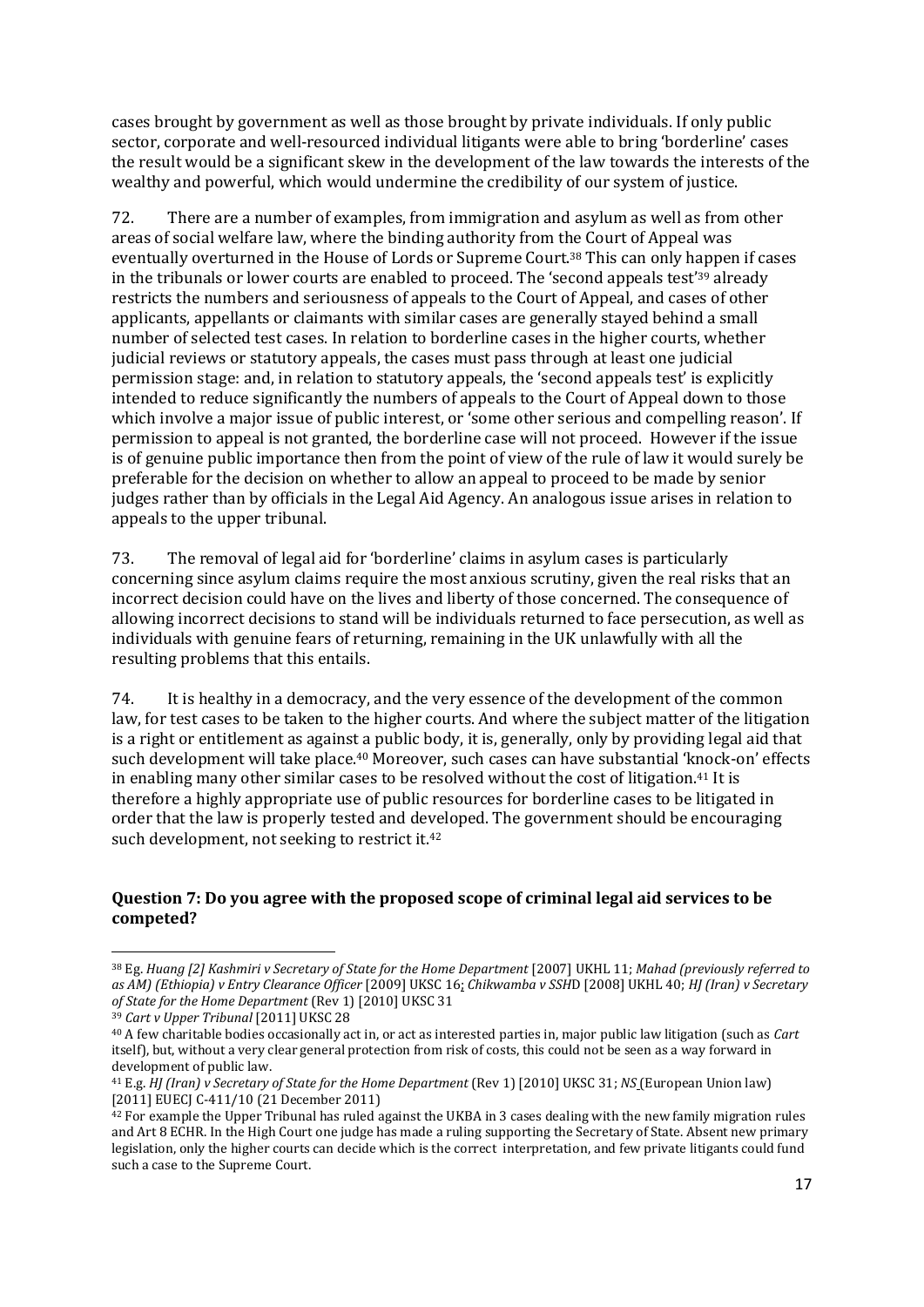75. Chapter 4 of the consultation paper is entitled '*Introducing* competition in the criminal legal aid market'. As the government well knows, choice is the guarantor of competition in service provision. The criminal legal aid market has operated in a competitive way for decades. The proposals simply commodify clients into units of work.

**76.** We do not agree with the proposed scope of services to be competed for the reasons stated at the beginning of this submission. We do not believe that any form of PCT will produce a sustainable market for criminal legal aid services at a level which is compatible with the requirements of the ECHR or the UN Principles and Guidelines on Access to Legal Aid in Criminal Justice Systems.

## **Question 8: Do you agree that, given the need to deliver further savings, a 17.5% reduction in the rates payable for those classes of work not determined by the price competition is reasonable?**

77. No. While there may be a need to reduce expenditure in some areas, the proposal groups a diverse range of services without any individual assessment of the need to reduce funding in the specified areas and without any real assessment of the likely effect on those services. In the area of prison law, for example, further cuts will make it impossible to provide a good enough service that will enable prisoners to rehabilitate and resettle effectively into the community. Prison cases are invariably complex and time consuming if a positive outcome is to be achieved for the client and so they are not suited to a reduced fixed fee payment for good quality lawyers. Furthermore, there are extensive hidden costs in prison law work which make it inherently expensive due to the bureaucracy of the prison system and the fact that it is time consuming to get instructions from detained clients. Similar considerations apply to criminal appeals and review work.

78. There is insufficient information to explain how the figure of 17.5% has been calculated, or why it is considered appropriate.

79. The figure masks other costs which would have to be 'swallowed' such as the requirement to provide duty solicitor at court coverage and travel expenses at no extra charge. The combination of proposed cuts and PCT make this unsustainable. The likely result would be the greater use of paralegals, which would be akin to letting a nurse do a consultant's job.<sup>43</sup> The potential quality issues and risk of miscarriages of justice are self evident.

## **Question 9: Do you agree with the proposal under the competition model that three years, with the possibility of extending the contract terms by up to a further two years and a provision for compensation in certain circumstances for early termination, is an appropriate length of contract?**

80. No. The 'market' is too fragile and volatile to make a contract length of 3 years appropriate, especially given that the scheme is not being piloted. It would allow monopolies to develop and strengthen. It would harm competition.

81. If it is the case that the government seeks, via this method, to be able to impose further cuts in the future, it is highly unlikely that provision will remain at sustainable levels.

**<sup>.</sup>** <sup>43</sup> Hooper A, (Justice for Sale Criminal Law Solicitors Association, London 22 May 2013).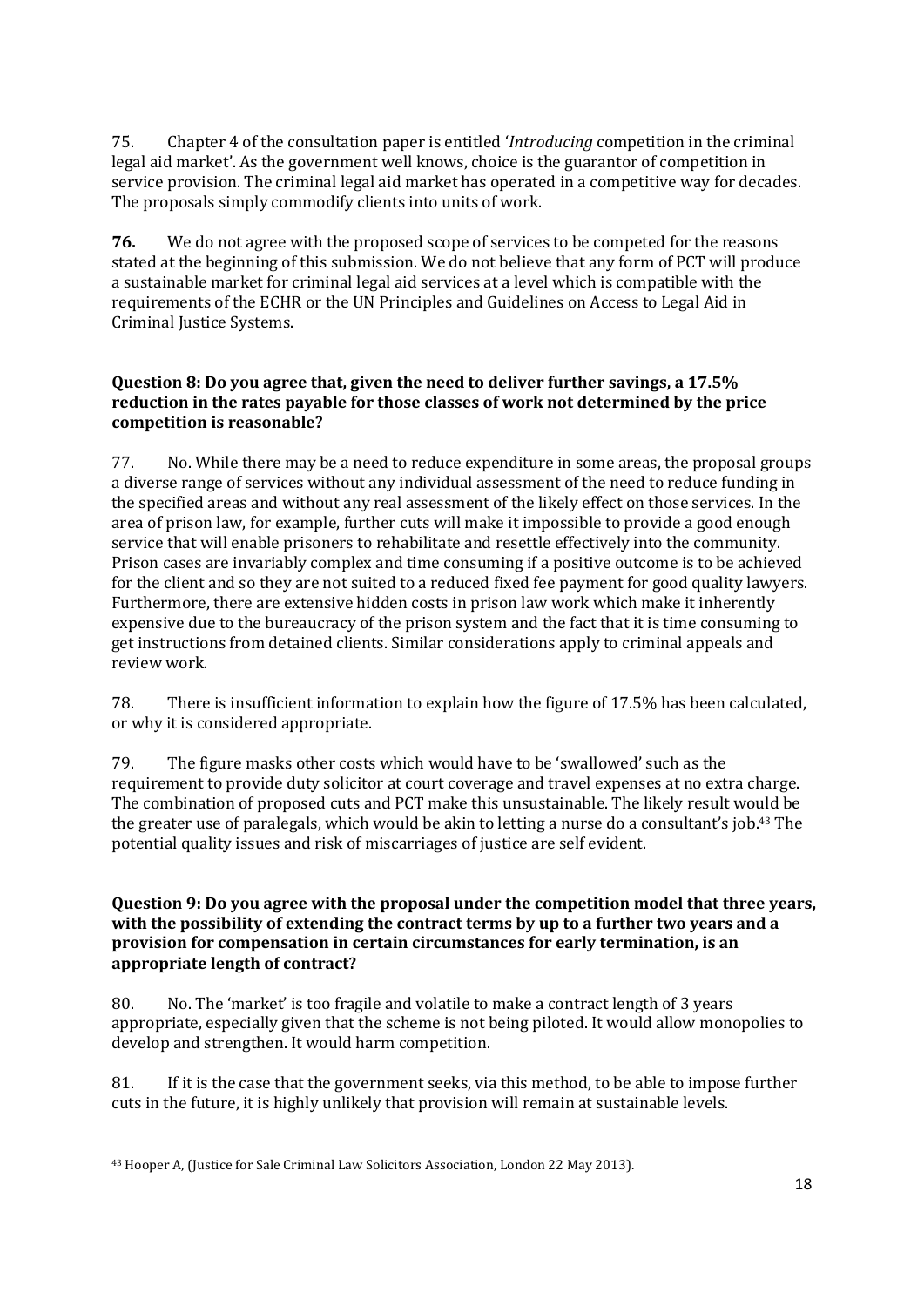### **Question 10: Do you agree with the proposal under the competition model that…procurement areas should be set by the current criminal justice system areas?**

82. No. In the case of Kent, the county is an extremely diverse area comprising several affluent districts alongside some of the most deprived localities in the country. To suggest that the whole county has the same level of need is inappropriate. Kent is divided into separate court administration areas and corresponding CPS areas. Division on the same lines would be more appropriate – particularly as it would avoid defence firms being required to deal with the different working practices of each local agency, which would otherwise be a hindrance to effective operations and would be likely to increase business costs as firms would be required to adapt to particular practices within different sections of the procurement area.

83. The consultation paper refers to the Criminal Justice System areas at [4.48] but fails to state what "our analysis" involved. This makes it difficult to comment on the appropriateness of the proposal. However, there is potentially gross disparity in the value of contracts across procurement areas unrelated to demand, such as exist between Manchester (£800,000) and Thames Valley (£3m).

## **Question 11: Do you agree with the proposal under the competition model to join the following criminal justice system areas: Warwickshire with West Mercia; and Gloucestershire with Avon and Somerset, to form two new procurement areas? Please give reasons**.

84. There is insufficient information to properly assess the propriety of this proposal, but if the area is too big the MoJ is at risk of creating an 'advice desert'.

## **Question 13: Do you agree with the proposal under the competition model that work tendered should be exclusively available to those who have won competitively tendered contracts within the applicable procurement areas?**

85. No. Insufficient consideration has been given to what happens when cases/defendants cross the boundaries of procurement areas. How is the case allocated to a particular procurement area – by crime location, by defendant location or by victim location?

## **Question 14: Do you agree with the proposal under the competition model to vary the number of contracts in each procurement area? Please give reasons.**

86. No. See above comments relating to the size of the procurement area. The number of contracts suggested within Kent is too small for firms to be able to reliably predict costs and therefore make realistic bids.

### **Question 15: Do you agree with the factors that we propose to take into consideration and are there any other factors that should to be taken into consideration in determining the appropriate number of contracts in each procurement area under the competition model?**

87. No. See the Introduction to this submission in relation to the proposal that SQM/Lexcel and Peer Review are adequate guarantors of the quality of legal advice. Furthermore, requiring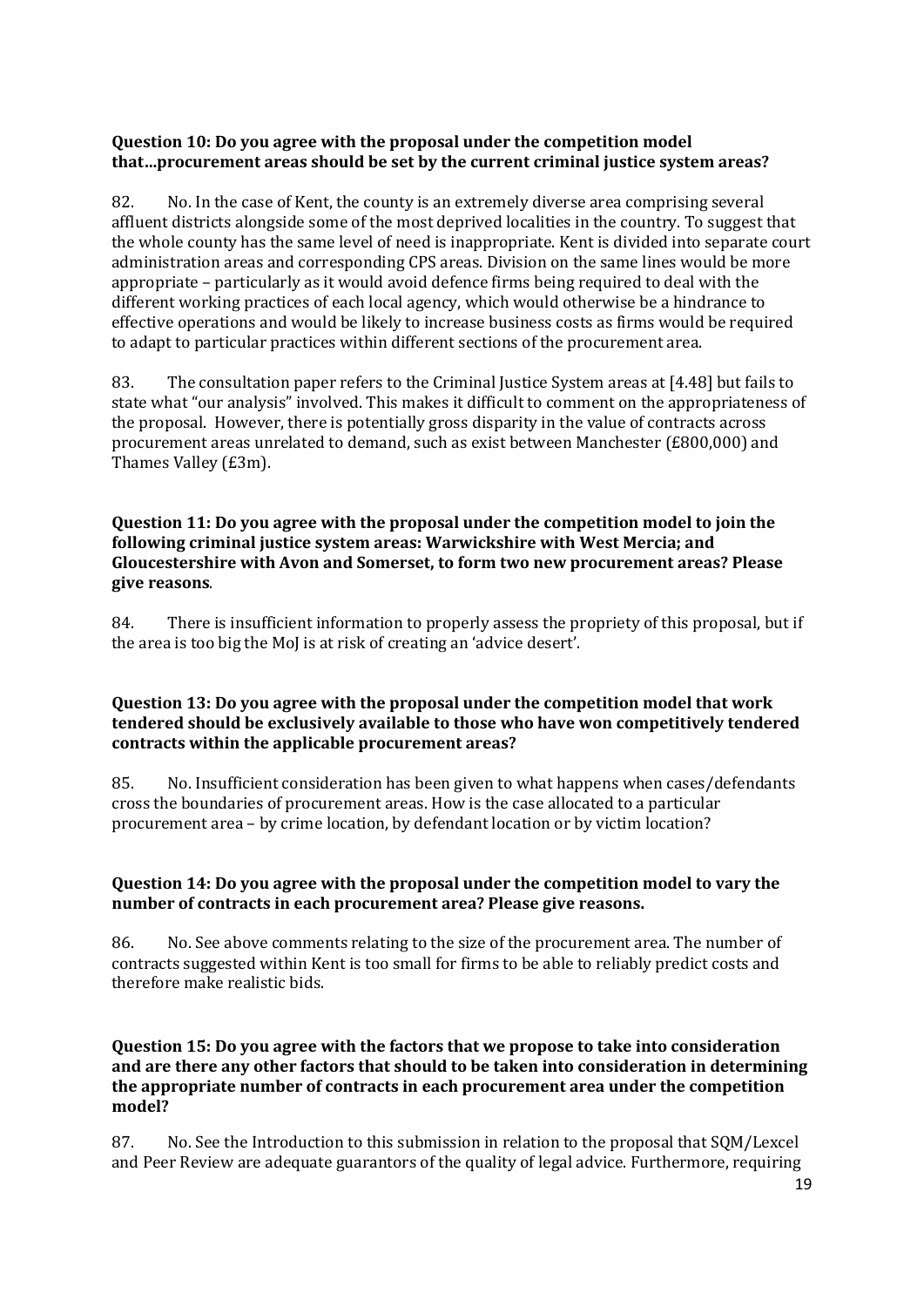firms to incorporate the cost of such accreditation into bids is unrealistic given the already strained profit margins which exist.

88. On the other hand, QASA only measures advocacy skills and not quality in any other way.<sup>44</sup> QASA's future is uncertain given the discord that exists about its propriety among the professions. The proposals do not offer any way to measure the quality of the whole service provided.

#### **Question 16: Do you agree with the proposal under the competition model that work would be shared equally between providers in each procurement area? Please give reasons.**

89. No. The removal of client choice – which is key to this proposal – has serious implications for quality of service and efficiency of the system. Defendants may be more resistant to receiving advice from a lawyer that he or she has not chosen, which will result in longer term inefficiencies and a loss of confidence in the criminal justice system generally.

## **Question 17: Do you agree with the proposal under the competition model that clients would generally have no choice in the representative allocated to them at the outset?**

90. No. For the reasons given earlier, we believe that client choice encourages better quality service provision, while lack of client choice is likely to be destructive of the quality of service provision, without any adequate alternative means of ensuring quality.

91. Furthermore, there is no evidence to suggest that defendants' views have been taken into consideration when making this proposal. The MoJ is referred to the work of Kemp, who found that most defendants she surveyed "valued the right to choose their own solicitor...many respondents place importance on being able to communicate well with their solicitor and for the solicitor to possess good interpersonal skills". <sup>45</sup> In relation to BME defendants, Kemp found evidence which "might suggest that culture is important to some respondents when choosing and using a solicitor".46 In sum, Kemp's research revealed that "while [defendants] might lack understanding of the system of the criminal process, they consider it important to have confidence and trust in their solicitor".47

92. Where the client has trust and confidence in their solicitor, Kemp found, it is likely to encourage them to experience the process as being fair and thus to be more accepting of its legitimacy. <sup>48</sup> By contrast, her work suggests that where a lawyer is allocated rather than chosen, clients are more likely to believe that the lawyer is not independent but is simply working for the state, which will decrease the crucial trust that ought to exist in a client/solicitor relationship. This decrease in levels of trust means that it is less likely that a defendant will accept their solicitor's advice, which will create inefficiency in the system leading to increased cost and delays.

<sup>44</sup> The Law Society, 'Procuring criminal defence services: is there a better way?' (The Law Society 2013). <sup>45</sup> Kemp, V. *Transforming legal aid: Access to criminal defence services* (2010) 84 [http://www.justice.gov.uk/downloads/publications/research-and-](http://www.justice.gov.uk/downloads/publications/research-and-analysis/lsrc/TransformingCrimDefenceServices_29092010.pdf)

[analysis/lsrc/TransformingCrimDefenceServices\\_29092010.pdf](http://www.justice.gov.uk/downloads/publications/research-and-analysis/lsrc/TransformingCrimDefenceServices_29092010.pdf) Accessed 12 December 2011 <sup>46</sup> Ibid, 98.

<sup>47</sup> Ibid, 91.

<sup>48</sup> Ibid, 92.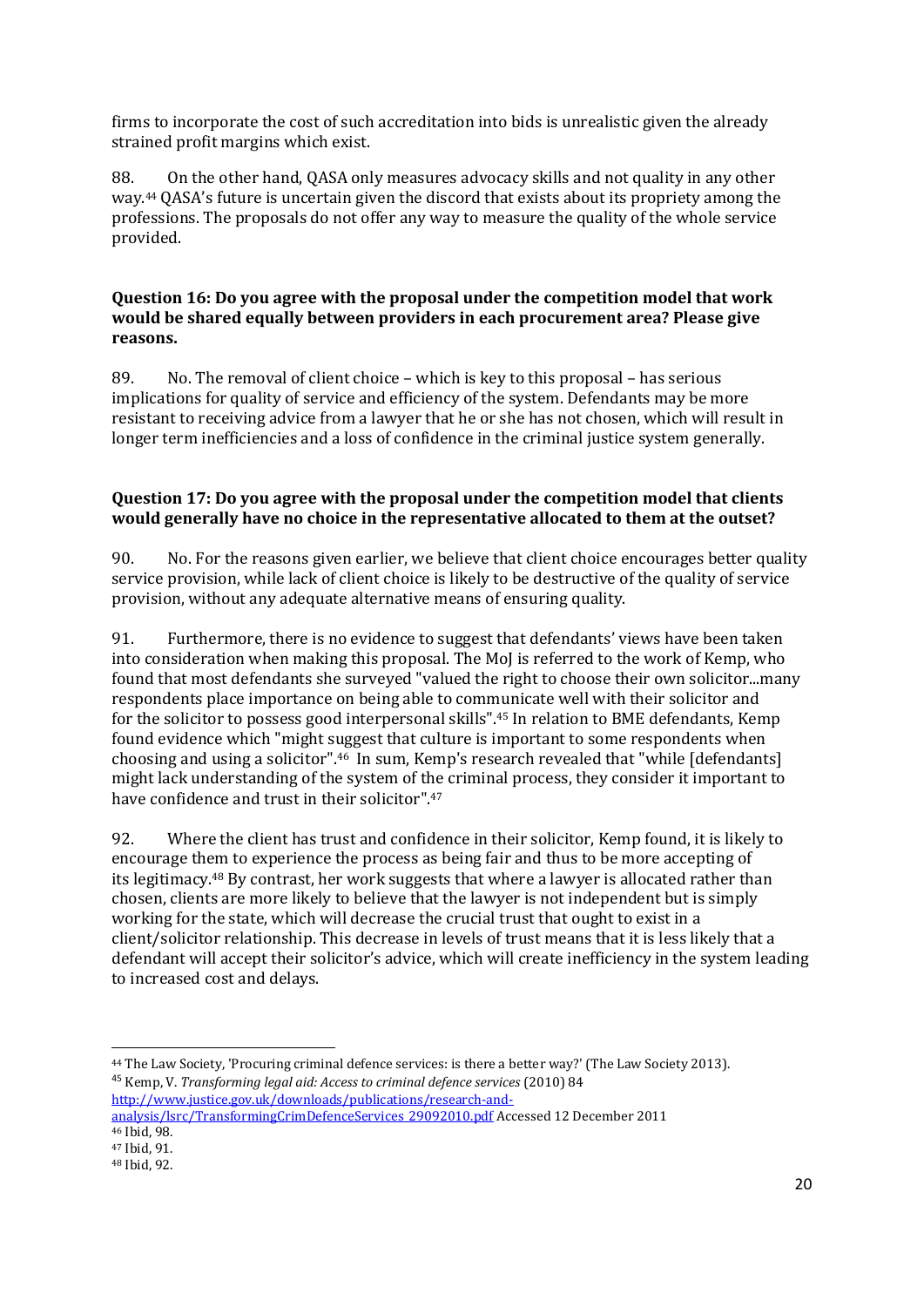93. This issue merits further research before choice is removed. If defendants are unhappy about the lack of choice, they are capable of causing considerable disruption to the system.

# **Question 18: Which of the following police station case allocation methods should feature in the competition model?**

94. Neither option is satisfactory. Under Option 1 there would be significant overheads involved in effectively being on duty 24 hours a day, 7 days per week which are incalculable at present. Therefore, appropriate bids cannot be made on this basis. Moreover, it is impossible to guarantee a particular market share on the basis proposed in options 1(b) or 1(c).

95. Option 2 is slightly more practical from the perspective of the provider, but some unanswered questions remain. For example, while the consultation paper deals with possible conflicts of interest where there are multiple defendants, it does not explain what would happen where co-defendants do not have a conflict of interest. The prospect of co-defendants routinely being allocated to different providers in the absence of conflicts of interest would create major inefficiencies.

96. It is also unclear what will happen to those defendants who choose to wait until the first court hearing to instruct their 'usual' solicitor. The ensuing delay while they are allocated to a contracted provider will decrease efficiency and increase cost if the court allows an adjournment or the defendant pleads not guilty in the absence of legal advice, and risk miscarriages of justice in the event of guilty pleas in situations where the evidence has not been scrutinised.

### **Question 19: Do you agree with the proposal under the competition model that for clients who cannot be represented by one of the contracted providers in the procurement area (for a reason agreed by the Legal Aid Agency or the Court), the client should be allocated to the next available nearest provider in a different procurement area? Please give reasons.**

97. No. The procurement areas are too large to make this proposal realistic. Does the government really expect the average defendant to be able to travel across a county to another area to provide instructions? It is also unreasonable to expect the provider to be able to factor the risk of such occurrences into the bidding process as the likelihood of occurrence and cost is unpredictable.

# **Question 20: Do you agree with the proposal under the competition model that clients would be required to stay with their allocated provider for the duration of the case, subject to exceptional circumstances?**

98. No. If a relationship of trust does not exist, effective representation cannot be given.

# **Question 21: Do you agree with the following proposed remuneration mechanism under the competition model?**

99. No. Annex D sets out the average claim values for each stages of case in the procurement areas but it appears that no work has been done to determine whether the average values are justifiable on the basis of the number of hours worked and outcomes, or to determine the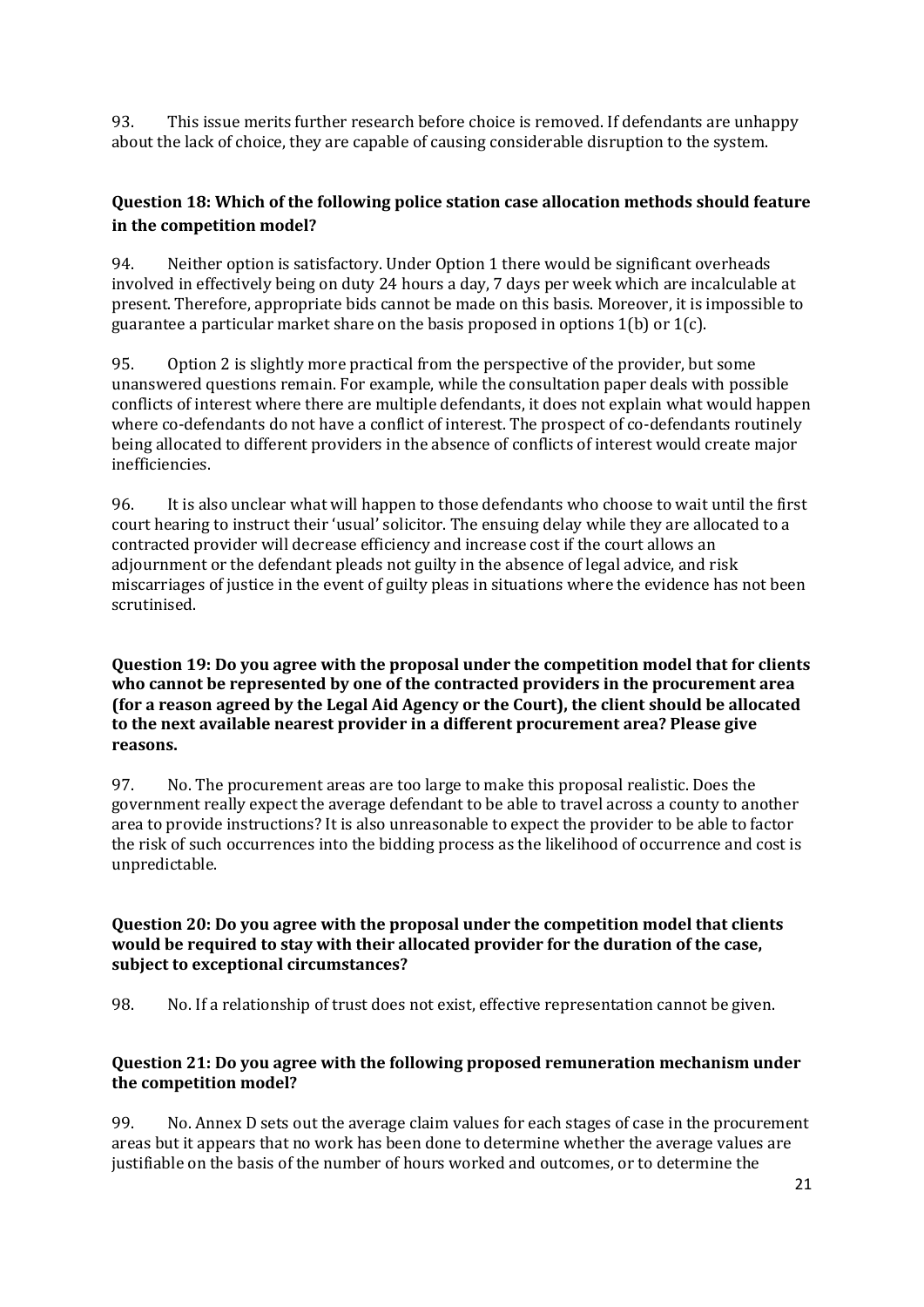reasons for the disparities between procurement areas (especially in relation to Crown Court work with >500 PPE). These arbitrary historical figures are then subject to an equally arbitrary and unjustified deduction of 17.5%. The proposed remuneration mechanism requires much more research, justification, consultation and reality testing. What will the LAA do if no or insufficient providers within a procurement area are prepared to bid at or below the specified price cap?

## **Block payment for all police station attendance work per provider per procurement area based on the historical volume in the area and the bid price**

100. Historical volume does not reflect future need. Providers could end up so poorly paid as to no longer be viable if case numbers increase.

# **Fixed fee per provider per procurement area based on their bid price for magistrates' court representation**

101. The introduction of a single fixed fee whether a case is taken to trial or a guilty plea is entered provides an inappropriate incentive to encourage guilty pleas. This potentially creates a conflict of interest under which professional providers would find it unacceptable to operate.

 **Fixed fee per provider per procurement area based on their bid price for Crown Court litigation (for cases where the pages of prosecution evidence do not exceed 500)** 

102. The same comment applies here as in relation to magistrates' court work.

 **Current graduated fee scheme for Crown Court litigation (for cases where the pages of prosecution evidence exceed 500 only) but at discounted rates as proposed by each provider in the procurement area** 

103. It is hard to see why cases with more than 500 pages PPE are considered to bear an unreasonable level of risk while other cases are considered to be calculable. It is often these cases, from which a small number of fee earners take a disproportionate amount of funds, which are held up as the kind of practices which the government are professing to change. This therefore seems a somewhat contradictory proposal.

# **Question 22: Do you agree with the proposal under the competition model that applicants be required to include the cost of any travel and subsistence disbursements under each fixed fee and the graduated fee when submitting their bids?**

104. No. Given the dramatic change to area coverage which is proposed, it will be impossible for firms to be able accurately to assess the likely costs of travel and subsistence in the bidding process. Moreover, given that these costs must be accommodated within the overall price cap, it effectively means that providers will be required to discount current average fees even further (above 17.5%). Again, no justification is given for this requirement and no evidence is provided that it is viable to do so.

**Question 25: Do you agree with the proposal under the competition model to impose a price cap for each fixed fee and graduated fee and to ask applicants to bid a price for each fixed fee and a discount on the graduated fee below the relevant price cap?**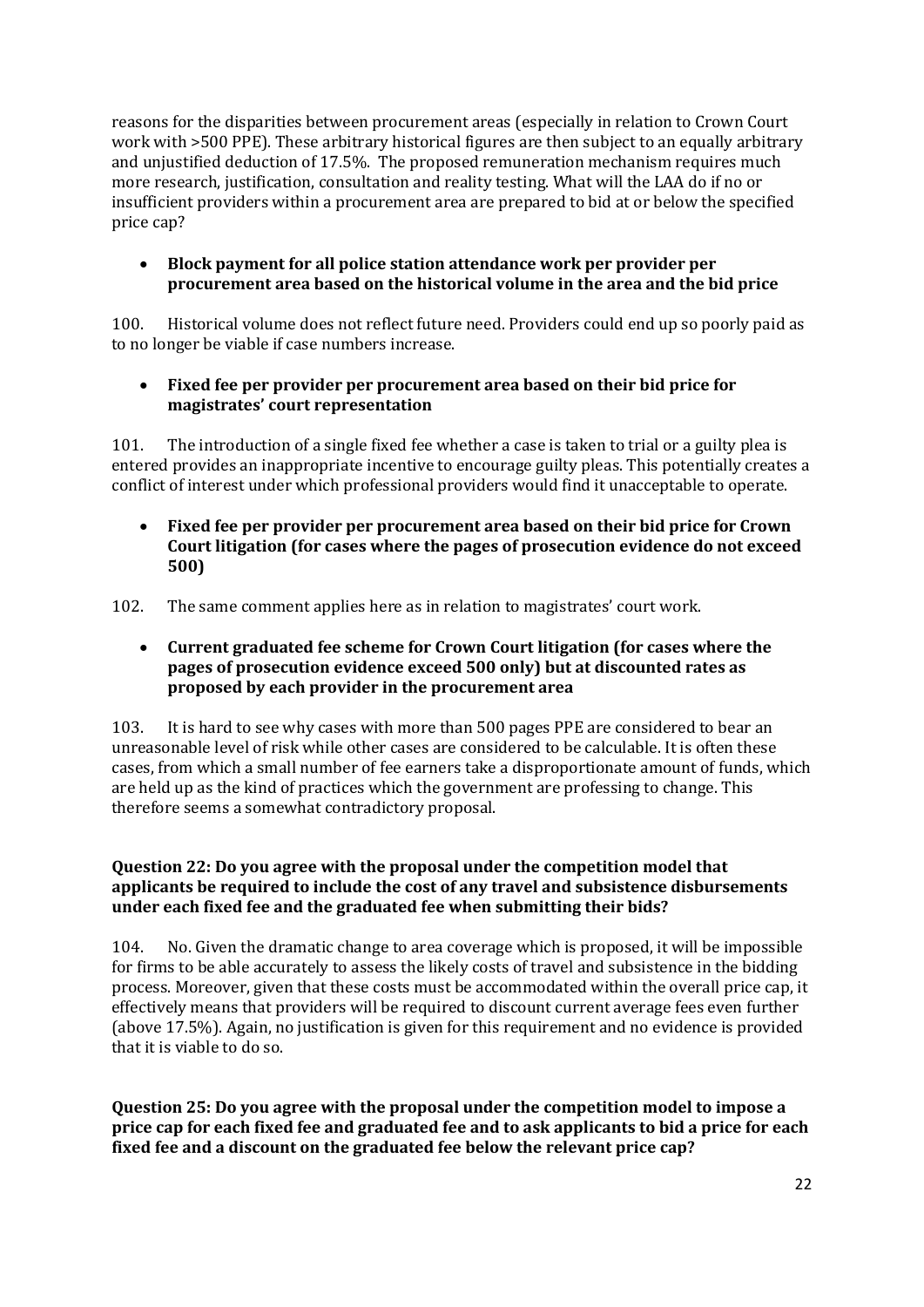105. No. We believe that the cap is set at an unrealistic level which fails to take into account the significantly greater overheads that firms will be required to consider if PCT is implemented. See also our response to question 21 above.

# **Question 26: Do you agree with the proposals to amend the Advocates' Graduated Fee Scheme?**

106. No. These proposals appear to be based on two unacceptable assumptions: that most (if not all) defendants are guilty, and that advocates are prepared to act in a quasi-fraudulent way to secure greater fees. The flat fee proposal will create an inappropriate incentive to encourage guilty pleas and result in conflicts of interest between advocates and their clients. The tapering proposal is not based on any evidence as to the actual causes of the length of trials, but clearly there are a range of factors beyond the control of the defence advocate. The proposals fly in the face of basic tenets of the criminal justice system: the presumption of innocence and the right to a fair trial under Article 6 of the ECHR.

# **Question 27: Do you agree that Very High Cost Case (Crime) fees should be reduced by 30%?**

107. No. Again, this appears to be an arbitrary figure plucked out of the air without adequate justification or supporting evidence. The consultation paper includes proposals that public family law representation fees be reduced by 10%, general criminal defence fees by 17.5%, expert fees by 20% and VHCC fees by 30%. We cannot see the logic to any of these figures.

## **Question 28: Do you agree that the reduction should be applied to future work under current contracts as well as future contracts? Please give reasons.**

108. No. This proposal would give current providers insufficient opportunity to either adjust to the new fees or to decide whether they wish to continue as legal aid providers on the new terms. There is a high risk that providers will withdraw mid-proceedings, leaving defendants stranded, and compelling courts to stay proceedings until alternative representation can be found, or altogether if alternative representation cannot be found. This would bring the system of criminal justice into serious disrepute.

## **Question 29: Do you agree with the proposal: (b) To develop a clearer requirement in the new litigation contracts that the litigation team must provide appropriate support to advocates in the Crown Court?**

109. No. This would be yet another unremunerated additional cost (along with travel and subsistence costs) which defence solicitors would be asked to absorb, making the proposed payment mechanism for Crown Court defence work even more unrealistic.

## **Question 30: Do you agree with the proposal that the public family law representation fee should be reduced by 10%?**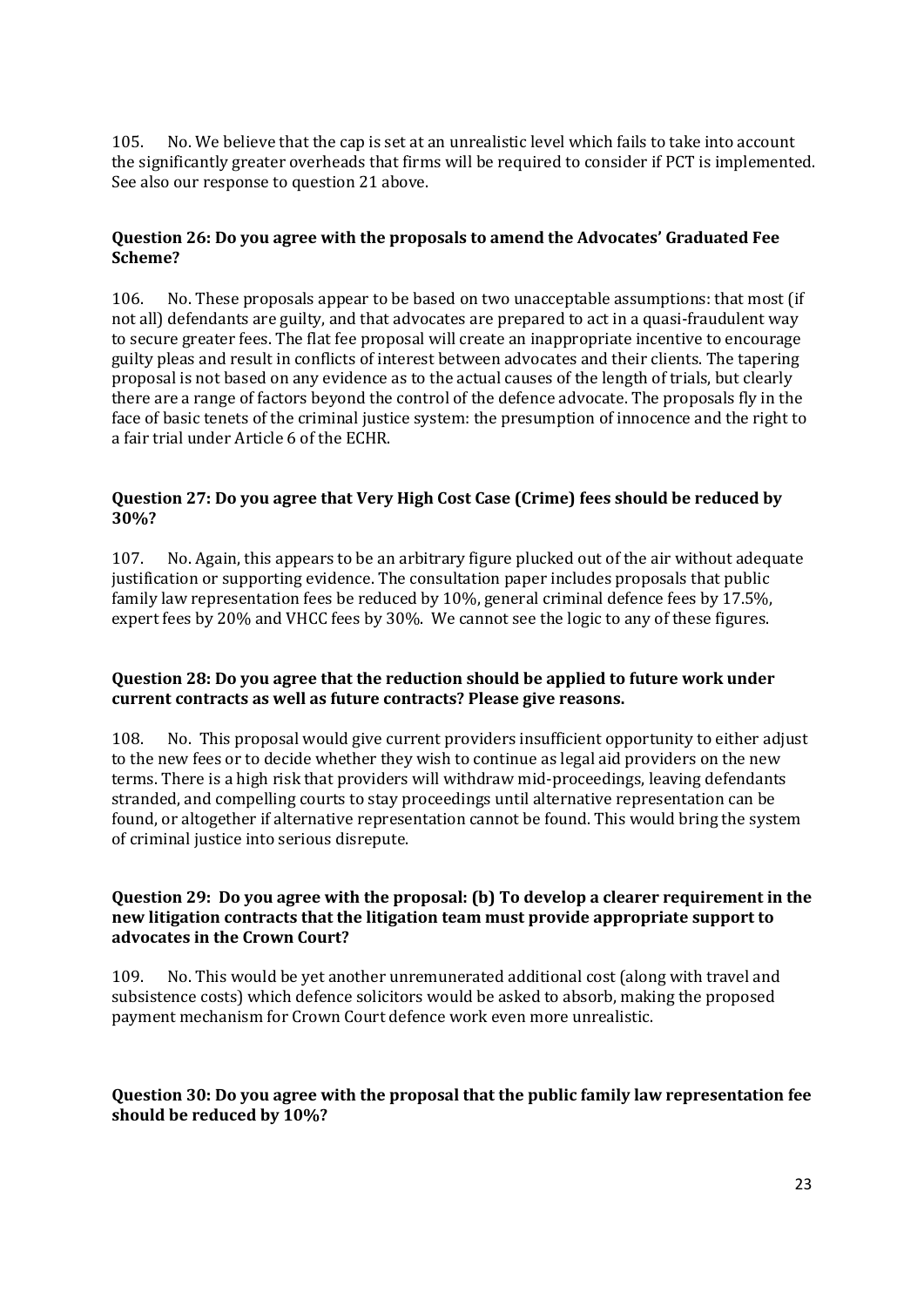110. No. This proposal is based on the proposition that current rates reflect a situation in which care cases were of longer duration, involved more experts and more hearings. With anticipated reductions in these three elements of care cases, the fees paid to legal representatives should correspondingly be reduced.

111. It is a fallacy, however, to assume that a reduction in case duration results in less work and lower cost to legal representatives. A reduction in case duration usually means that the same amount of work must be undertaken more intensively over a shorter period, often with significantly greater 'front-loading' of effort. For cases that settle rather than run the full course to hearing, this can mean that legal representatives do *more* work on the case prior to settlement. This scenario appears to have been ignored but needs to be factored into the calculations.

112. Reduced commissioning of expert reports may indeed reduce the work of legal representatives in care cases, but no attempt has been made to quantify this reduction. It is, in fact, likely to be marginal. Fewer expert reports will certainly impact on the time taken to complete cases and the cost of experts, but is unlikely to have much impact on the work of legal representatives *per se* – certainly nothing approaching a 10% reduction in workload.

113. That leaves the issue of fewer hearings on average per case. This may have a more substantial impact on the workload of legal representatives, but is entirely speculative. It is not clear why fewer hearings would occur, as opposed to the same number of hearings over a shorter timescale. The number of hearings is not driven only by courts' case management pathways, but also by actions of the parties which are beyond the control of either their lawyers or the courts. No amount of "efficiencies" will prevent this. Consequently, there is, at present, no justification for a reduction, let alone specifically a 10% reduction, in public family law representation fees. When the various procedural reforms have fully taken effect and data is available from the new system, this question might reasonably be revisited.

114. If a 10% reduction is implemented now, however, a predictable consequence, as with all previous cuts, will be a reduction in the number of providers able to remain in business on legal aid rates, and consequently a reduction in skilled, experienced representatives for the very vulnerable children and the parents going through care proceedings.

# **Question 32: Do you agree with the proposal that the higher legal aid civil fee rate…should be abolished?**

**.** 

115. No. Looking at the last 18 years of funding for legal representation in immigration and asylum appeals, the decision to pay lower rates than in the County Court or High Court contributed to a widespread view that immigration and asylum appeals were 'less legal'<sup>49</sup> and could be carried out by less well-trained, less experienced and less qualified people. This was a major contribution to the low quality of representation both by Home Office presenting officers and many appellant representatives – which the Legal Services Commission decided to deal with by such measures as the contractual obligation to meet a 40% success rate, which in turn, as noted above, led to many appellants being wrongly denied representation. To ensure quality

<sup>49</sup> It is true that the MoJ itself persists in regarding the immigration appellate jurisdiction as informal and straightforward and as one in which appellants are not vulnerable and do not need specialist representation (MoJ Consultation on Legal Aid Reform Nov 2010 [4.202]) but judges do not agree – see Lord Hope in *Alvi, R (on the application of) v Secretary of State for the Home Department* [2012] UKSC 33 [11], referring to the complexity and length of the Immigration Rules, and quoting another judge on "the absolute whirlwind which litigants and judges now feel themselves in due to the speed with which the law, practice and policy change in this field of law".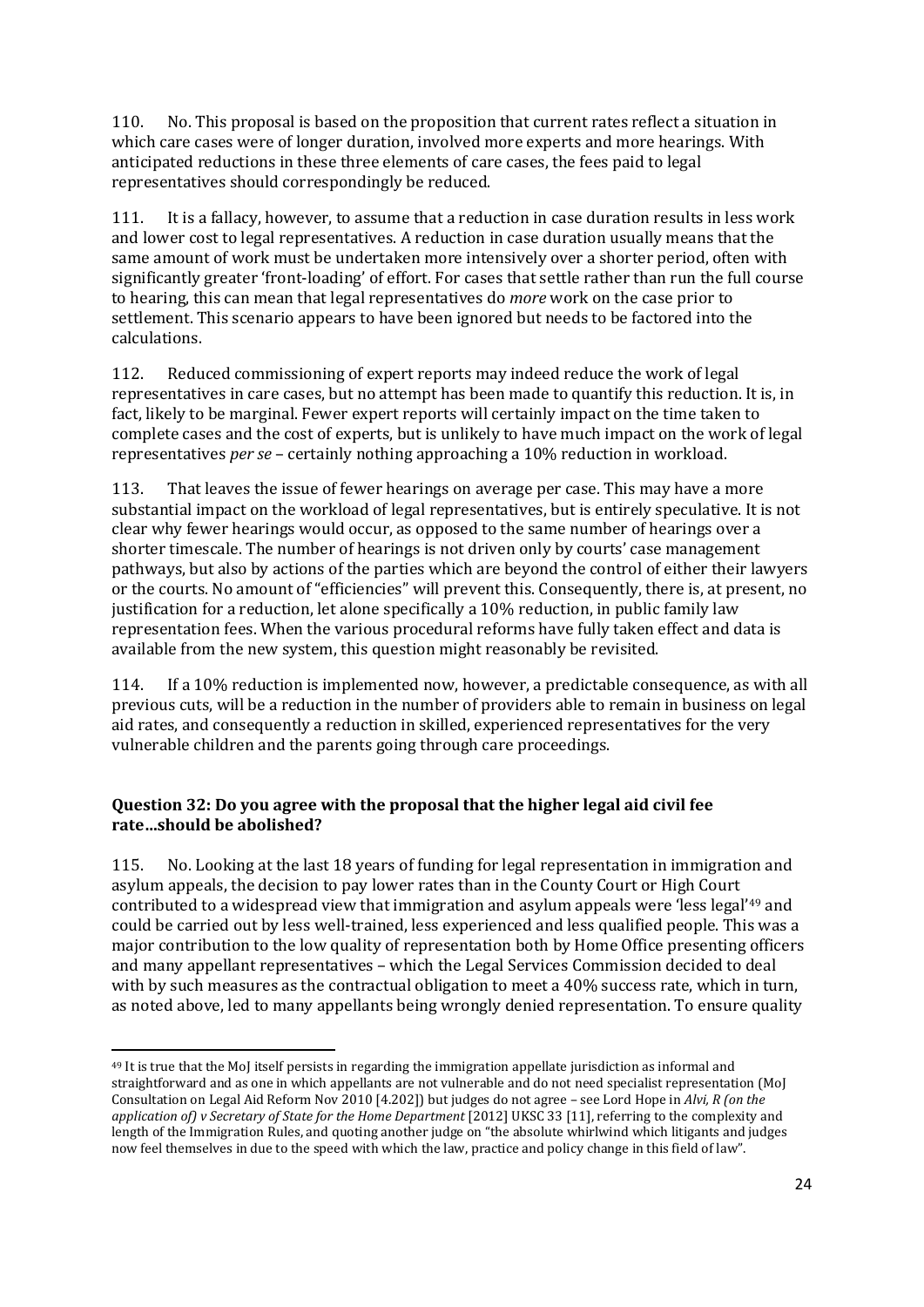of legal work on both sides, remuneration must be adequate and commensurate with the complexity of the work.

116. Whilst the uplift may originally have been introduced as compensation for work at risk, it has since been a factor that has mitigated against the fact that legal aid rates have essentially remained unchanged for over 10 years except for the 10% cut in 2011.

117. The effect of removing the uplift will be that the remaining specialist firms still carrying out legal aid work in asylum and immigration will find it increasingly difficult to continue to operate. The two largest specialist providers of legal aid in immigration law, Refugee and Migrant Justice and Immigration Advisory Service went into administration in 2010 and 2011 respectively. Following the removal of legal aid for the majority of immigration work the remaining specialist firms are now limited to a small number of asylum matter starts and private work. At present the uplift in Upper Tribunal cases recognises the complexity of work at this level and also allows less profitable or loss-making casework to be undertaken. The removal of the uplift will simply be another cut in real terms on top of the 2011 cut.

118. No evidence has been provided for the suggestion that the uplift incentivises appealing weak cases, and this argument makes little sense. If a case gets permission to appeal from the first-tier tribunal then there is an arguable material error of law and so the case deserves to be funded. If the case does not get permission, then it is not funded and so there is already an incentive not to make weak applications for permission. As suggested above, this is another example of the proposals seeking to second-guess a formal judicial procedure.

# **Question 33: Do you agree with the proposal that fees paid to experts should be reduced by 20%?**

119. No. As the consultation paper points out at [7.2], significant reductions in expert services funded by legal aid are expected to be achieved as a result of the changes to the scope of Legal Aid brought about by LASPO and as a result of the Family Justice Review. It is difficult to see why further reducing expert fees in civil and family law cases by 20% is necessary. Rationally, the cost savings achieved by the reforms that have already occurred should be assessed before further cuts are proposed.

120. Moreover, a predictable consequence of reducing fees by 20% will be a reduction in the number and quality of the experts willing to work for legal aid fees. There is already a problem, for example, in private law children matters, in obtaining sufficiently good quality risk assessments at legal aid rates.<sup>50</sup> A risk assessment provided by someone without the necessary expertise and experience has the potential to *increase* risks to children and their residence parents in contexts in which the court has found the non-residence parent to have perpetrated violence. A further 20% reduction in expert fees would only exacerbate this situation. While the need to ensure value for money is important, it is equally important to ensure that the LAA does not end up receiving too little value for too little money.

## **Questions 34 and 35: Do you agree that we have correctly identified the range and extent of impacts under the proposals set out in this consultation paper?**

<sup>50</sup> See Hunter, R and Barnett, A *Fact-Finding Hearings and the Implementation of the President's Practice Direction: Residence and Contact Orders: Domestic Violence and Harm* (Family Justice Council, 2013), 47 <http://www.judiciary.gov.uk/JCO%2FDocuments%2FFJC%2FFFH+report+January+2013.pdf> Accessed 2 June 2013.